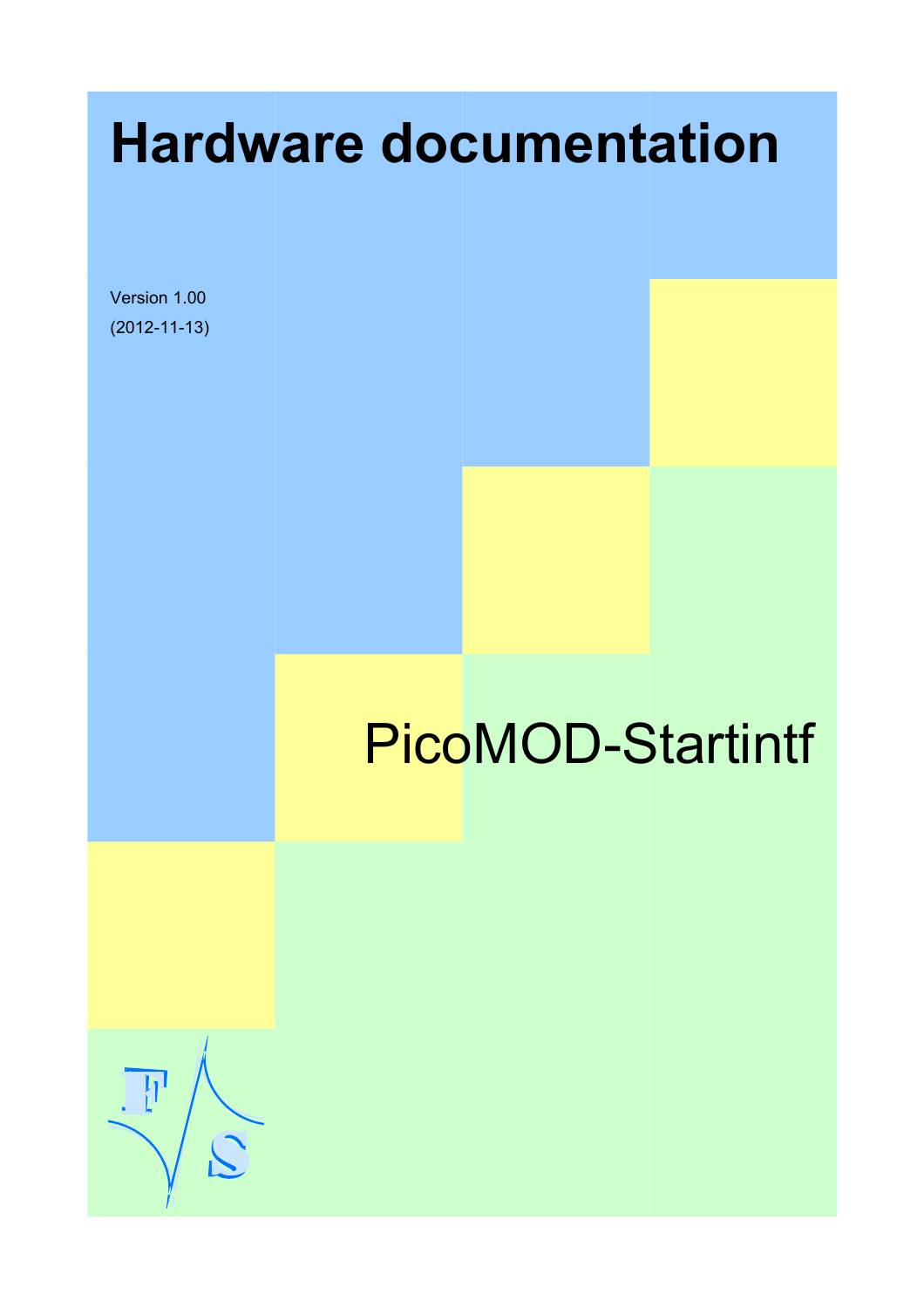# **About This Document**

This document describes how to use the PicoMOD-Startintf with mechanical and electrical information. The latest version of this document can be found at [http://www.fs-net.de.](http://www.fs-net.de/)

## **History**

| <b>Date</b>                                                         |      | <b>Platform</b> | A, M, R | Chapter | <b>Description</b>          | Au |
|---------------------------------------------------------------------|------|-----------------|---------|---------|-----------------------------|----|
| 2011-09-26                                                          | 0.01 |                 |         |         | Initial release             | DB |
| 2011-12-15                                                          | 0.02 |                 |         |         | Minor changes               | DB |
| 2011-02-02                                                          | 0.03 |                 |         | 2       | Added dimension figure      |    |
| 2011-10-02                                                          | 0.99 |                 |         |         | Swapped COM1 and COM3       | DB |
| 2011-11-12                                                          | 1.00 |                 | Α       | 4.9     | Added connector part number | DB |
| V<br>Version<br>A, M, R<br>Added, Modified, Removed<br>Au<br>Author |      |                 |         |         |                             |    |

 $\mathcal{C}$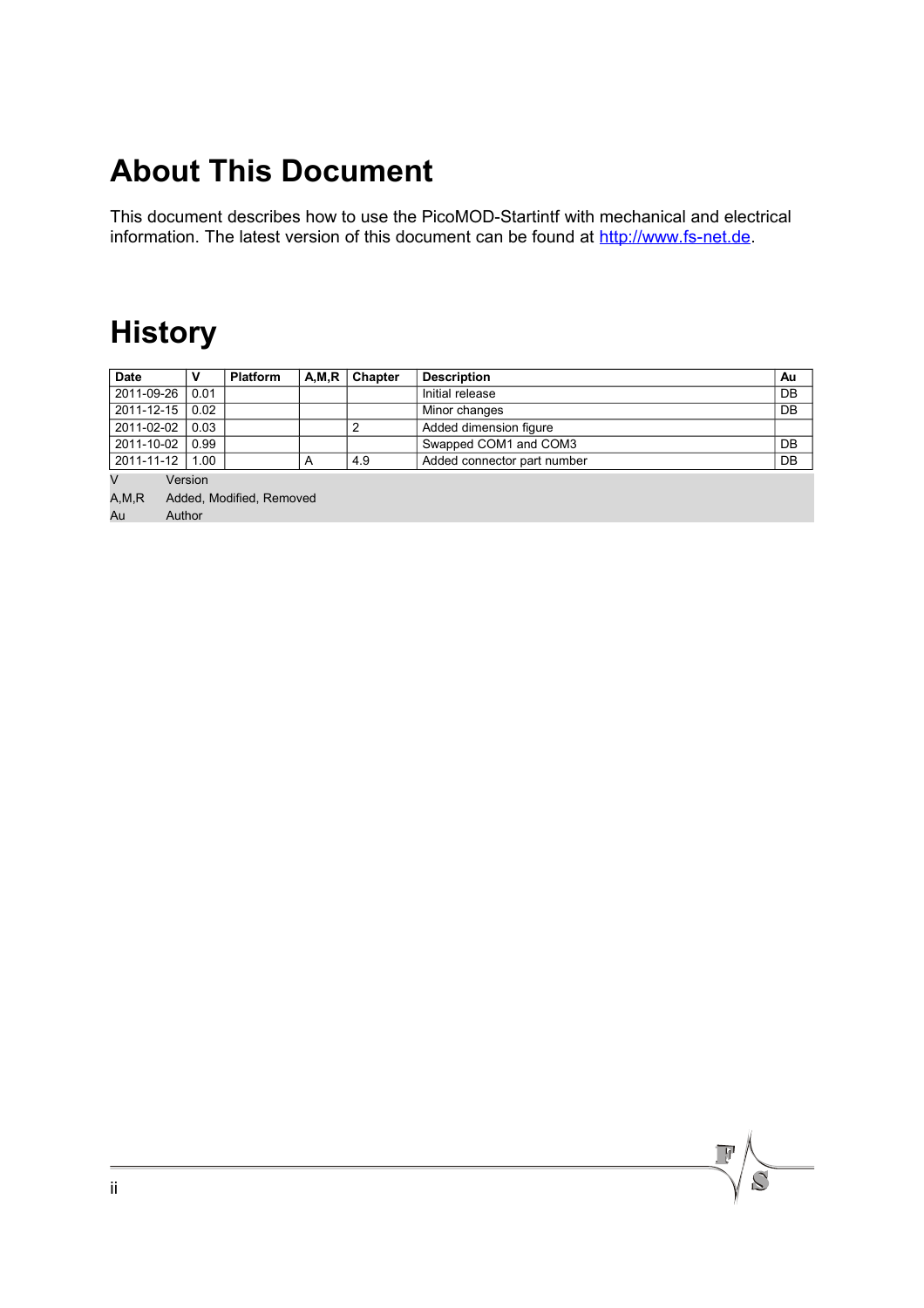## **Table of Contents**

 $\mathbb{F}$ 

 $\widetilde{C}$ 

| $\mathbf 2$             |        |  |
|-------------------------|--------|--|
|                         | 2.1    |  |
|                         | 2.2    |  |
| 3                       |        |  |
| 4                       |        |  |
|                         | 4.1    |  |
|                         | 4.2    |  |
|                         | 4.3    |  |
|                         | 4.4    |  |
|                         | 4.5    |  |
|                         | 4.6    |  |
|                         | 4.7    |  |
|                         | 4.8    |  |
|                         | 4.9    |  |
|                         | 4.10   |  |
|                         | 4.11   |  |
|                         | 4.12   |  |
|                         | 4.13   |  |
|                         | 4.14   |  |
|                         | 4.15   |  |
|                         | 4.16   |  |
|                         | 4.16.1 |  |
|                         | 4.16.2 |  |
|                         | 4.16.3 |  |
| $\overline{\mathbf{5}}$ |        |  |
|                         | 5.1    |  |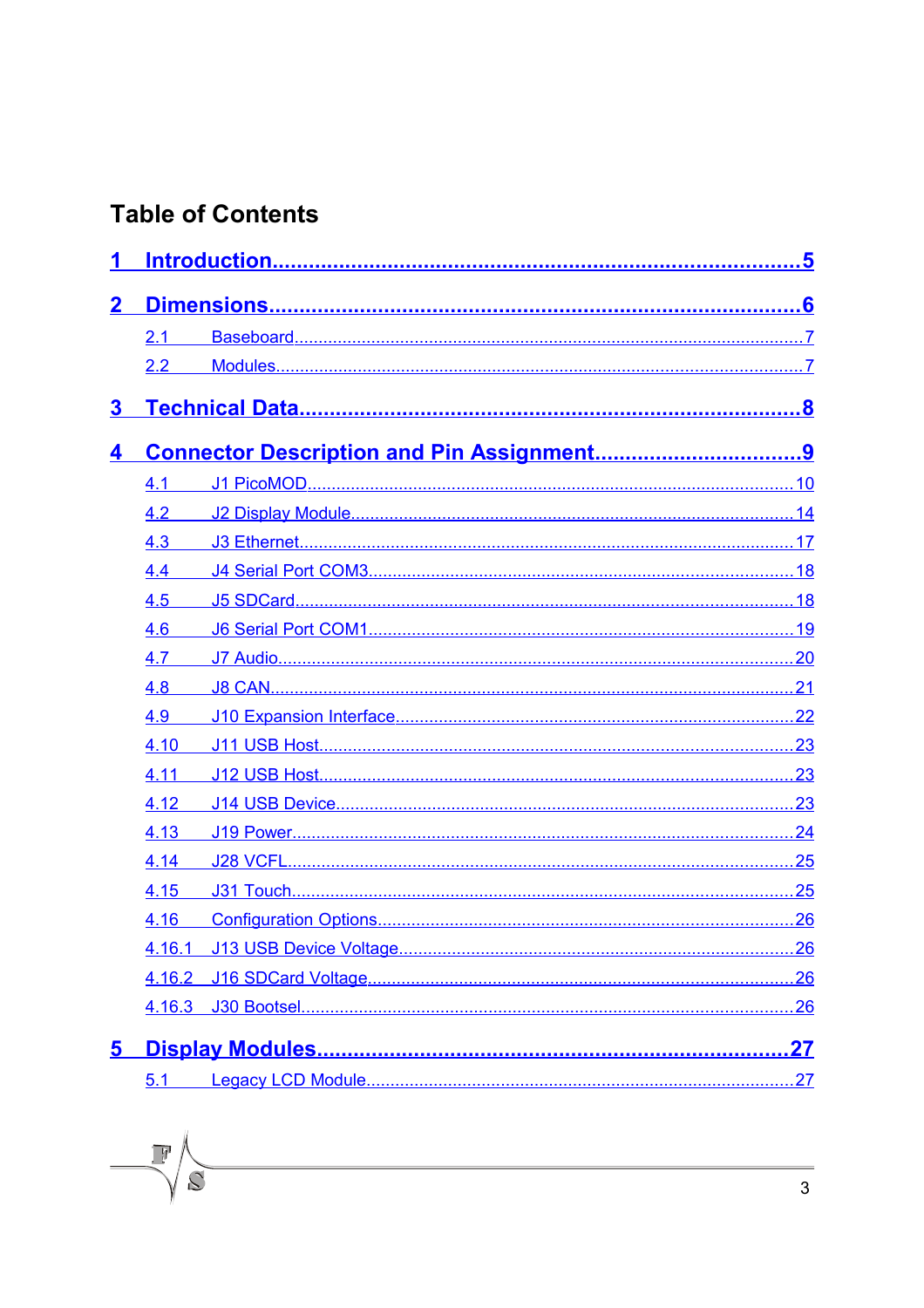| $5.5^{\circ}$ |    |
|---------------|----|
| 5.4           |    |
| 5.3           |    |
|               | 29 |

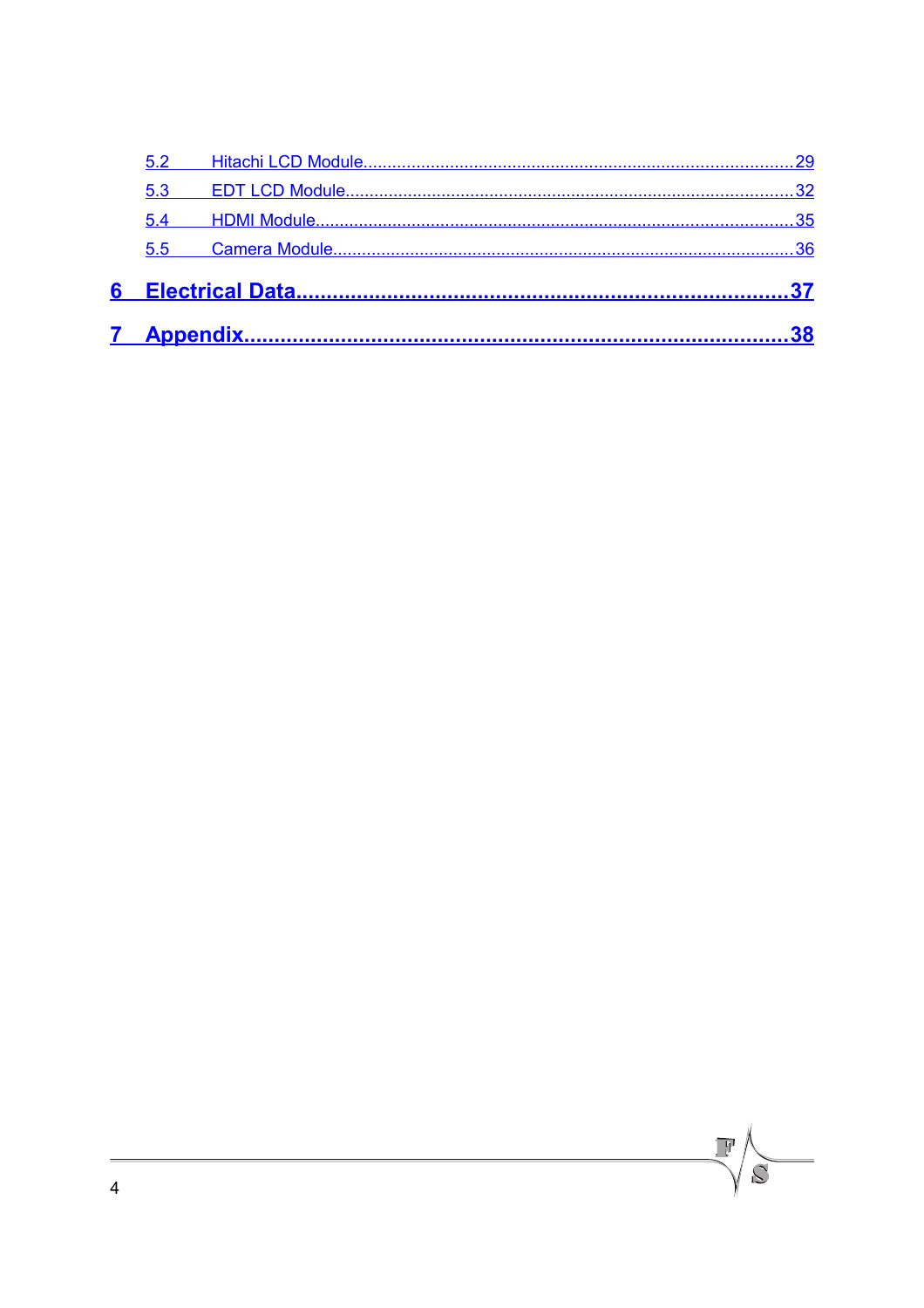# <span id="page-4-0"></span>**1 Introduction**

The PicoMOD-Startintf is a base board for the PicoMOD SBC family. It can be used with PicoMOD3/4/6/7. For connection to a display it has a module connector and five different modules.

Depending on the ordered PicoMOD not all modules are delivered.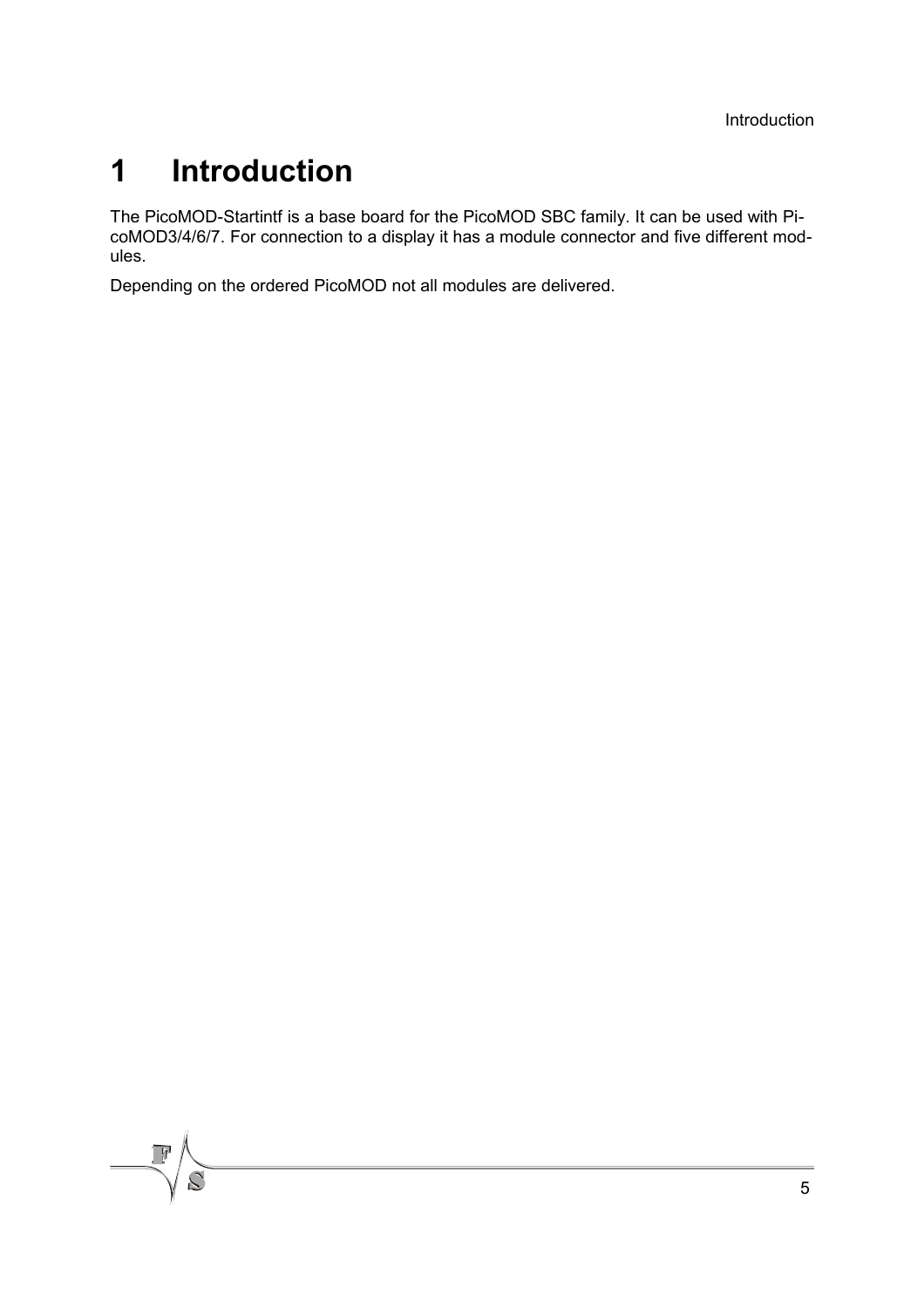Dimensions

# <span id="page-5-0"></span>**2 Dimensions**



*Figure 1: Dimension*



 $\Box$ 

 $\mathcal{L}$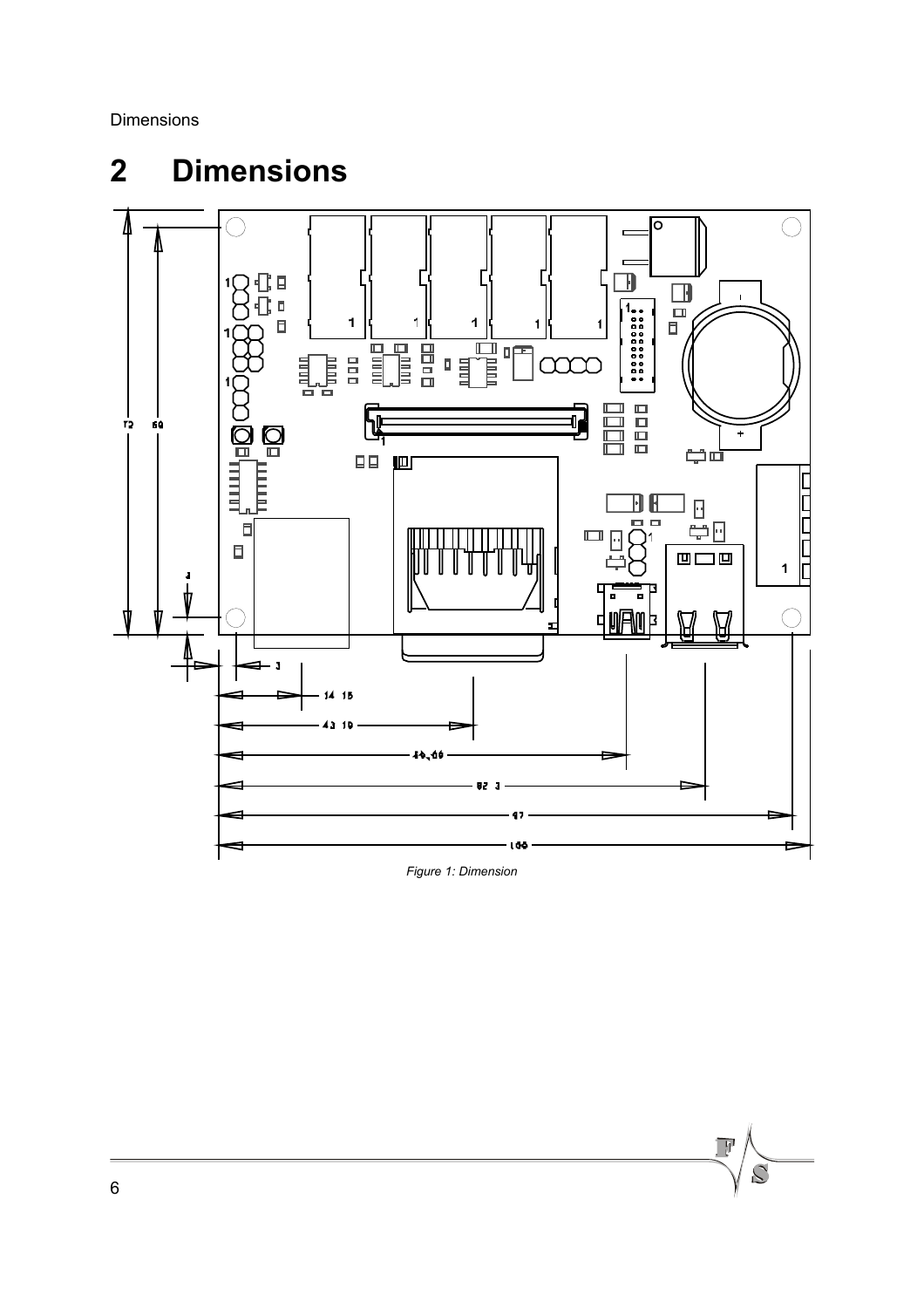## <span id="page-6-1"></span>**2.1 Baseboard**

| PCB size:                                               | 100mm x 72mm (PicolTX form factor) |
|---------------------------------------------------------|------------------------------------|
| <b>PCB thickness:</b>                                   | $1.6 \pm 0.1$ mm                   |
| Height of parts on top side:                            | $14 \text{ mm}$                    |
| Height of parts on bottom side<br>(without connectors): | $3 \, \text{mm}$                   |
| Height of parts on bottom side<br>(with PicoMOD):       | $10 \text{ mm}$                    |
| Weight:                                                 |                                    |

## <span id="page-6-0"></span>**2.2 Modules**

 $\widetilde{C}$ 

| Size:                                                | 40mm x 40mm (45mm x 40mm for Legacy LCD) |
|------------------------------------------------------|------------------------------------------|
| PCB thickness:                                       | $1.6 \pm 0.1 \text{ mm}$                 |
| Height of parts on top side:<br>(without connectors) | 2 mm                                     |
| Weight:                                              | TRD                                      |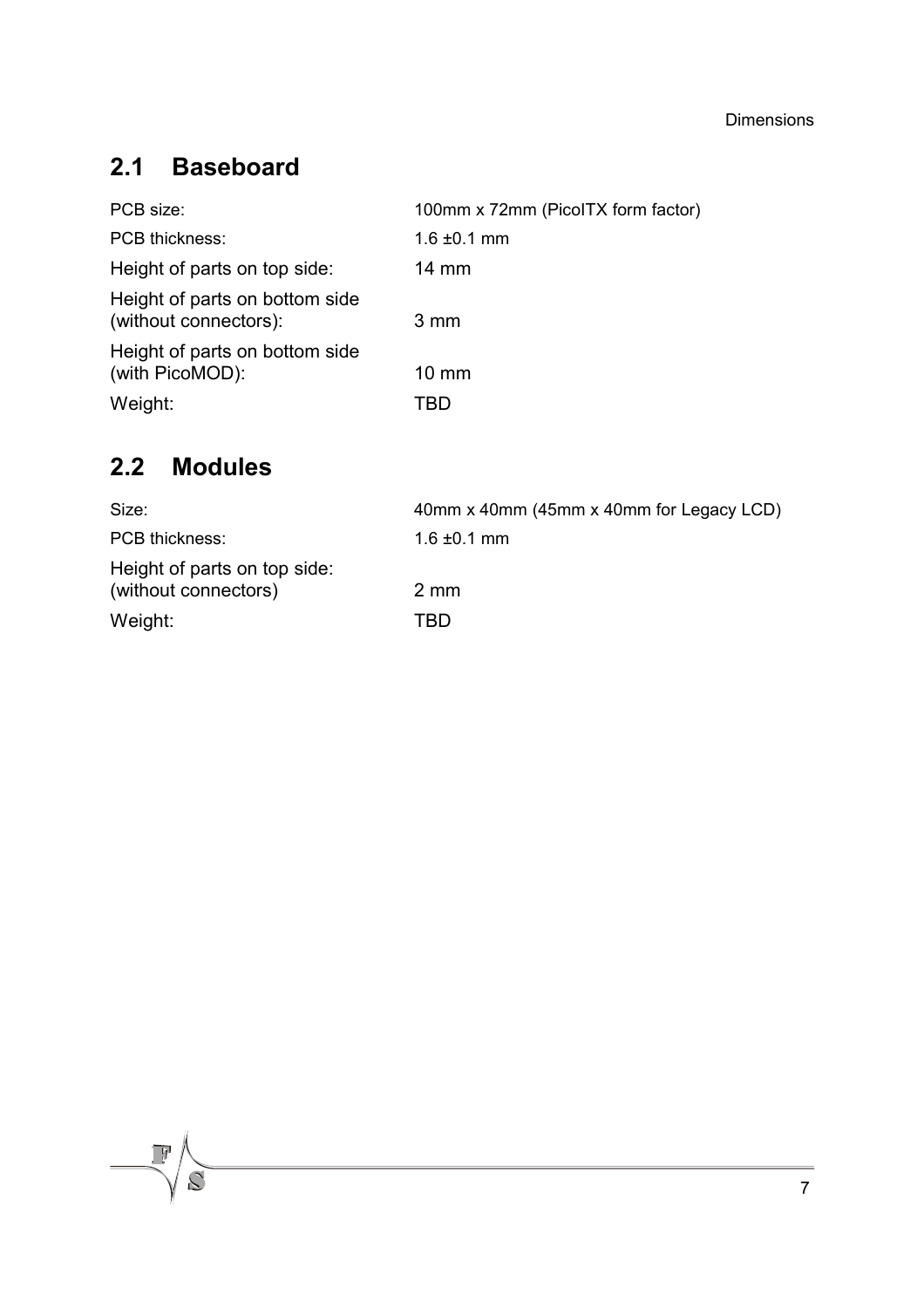Technical Data

# <span id="page-7-0"></span>**3 Technical Data**

| Power supply:           | 5V DC ±5%                                   |
|-------------------------|---------------------------------------------|
| Interfaces:             | 1x Ethernet 10/100Mbit                      |
|                         | 3x USB 2.0 Host (USB 1.1 with PicoMOD3/4/6) |
|                         | 1x USB 2.0 Device                           |
|                         | 1x CAN 2.0                                  |
|                         | 1x SD card                                  |
|                         | 2x serial port                              |
|                         | 1x 4wire touch                              |
|                         | 1x F&S feature connector                    |
|                         | 1x serial port                              |
|                         | 1x USB Host                                 |
|                         | 1x SPI                                      |
|                         | 1x I2C                                      |
|                         | 1x Line Out stereo                          |
|                         | 1x Line In stereo                           |
|                         | 1x microphone                               |
|                         | 1x switched backlight supply with PWM       |
|                         | 1x display module connector                 |
| <b>Display Modules:</b> | Legacy (for old F&S display adapters)       |
|                         | <b>EDT</b>                                  |
|                         | Hitachi                                     |
|                         | HDMI (PicoMOD7 only)                        |
|                         | Camera (PicoMOD7 only, on request only)     |
| Operating temperature:  | $0^\circ$ C+70 $^\circ$ C                   |
|                         |                                             |

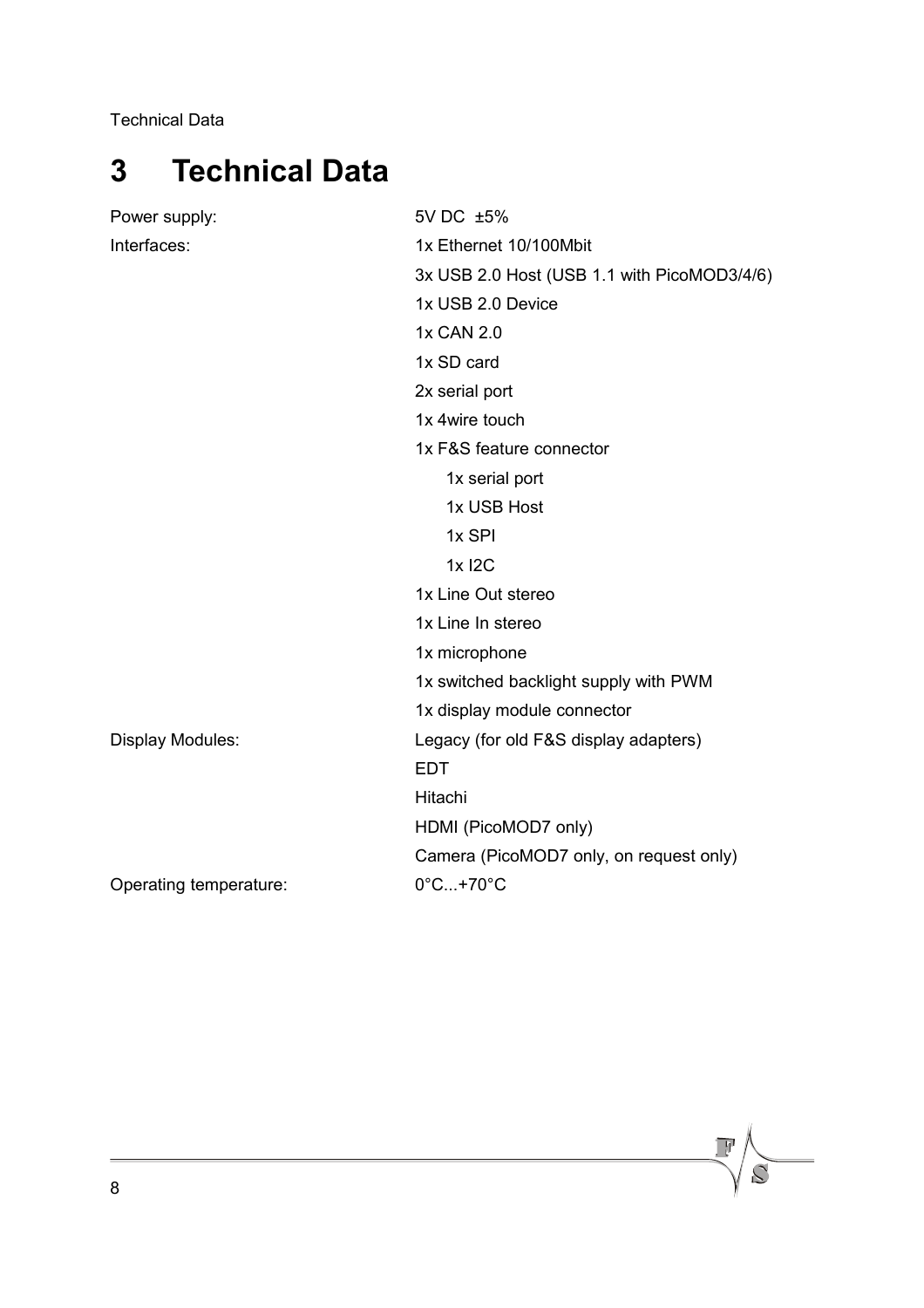<span id="page-8-0"></span>

*Figure 3: Bottom View*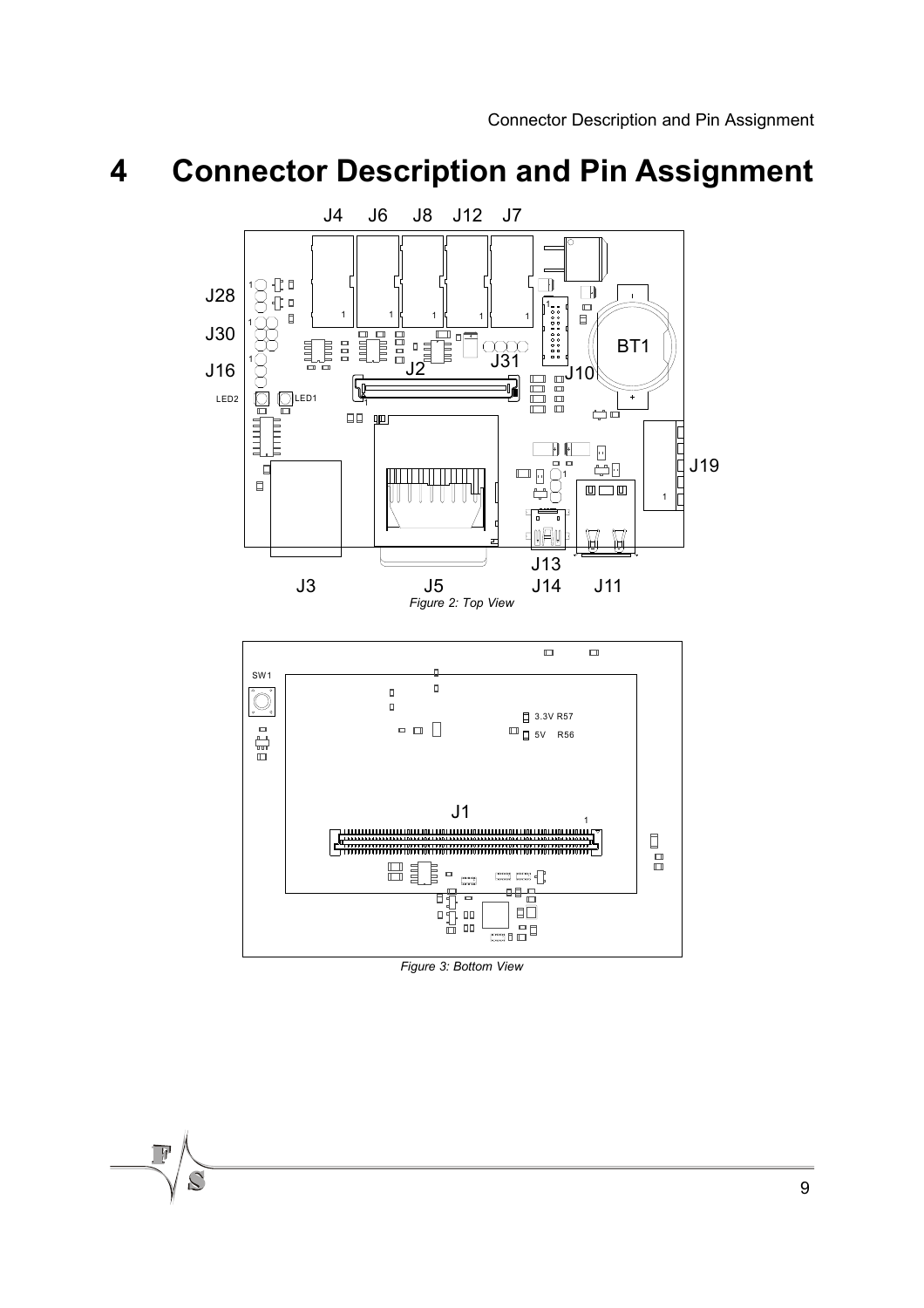#### <span id="page-9-0"></span>**4.1 J1 PicoMOD**

The PicoMOD is plugged on this connector.

The connector is a Tyco 0.8mm Free Height (FH) Connector part-no. 5177983-6 for 5mm stacking height. For other stacking heights see Tyco connector documentation.

See PicoMOD documentation for more information.

The connector row gives the connectors where the signal is used. Connectors in parentheses indicate that the signal is not directly connected but used for signals on this connector.

All signals have 3.3V level and 2mA current except where noted.

| J <sub>1</sub> |                     |                                                                               |           |
|----------------|---------------------|-------------------------------------------------------------------------------|-----------|
| Pin            | Use on base board   | <b>Remarks</b>                                                                | Connector |
| 1              | <b>SPICS</b>        |                                                                               | J10       |
| $\overline{2}$ | <b>SPI CLK</b>      |                                                                               | J10       |
| 3              | <b>SPI MISO</b>     |                                                                               | J10       |
| 4              | <b>SPI MOSI</b>     |                                                                               | J10       |
| 5              | <b>CAN TX</b>       |                                                                               | (J8)      |
| 6              | <b>CAN RX</b>       |                                                                               | (J8)      |
| $\overline{7}$ | <b>Ethernet RX-</b> |                                                                               | (J3)      |
| 8              | <b>Ethernet TX-</b> |                                                                               | (J3)      |
| 9              | Ethernet RX+        |                                                                               | (J3)      |
| 10             | Ethernet TX+        |                                                                               | (J3)      |
| 11             | +3.3V Power         |                                                                               |           |
| 12             | +3.3V Power         |                                                                               |           |
| 13             | <b>GND</b>          |                                                                               |           |
| 14             | <b>GND</b>          |                                                                               |           |
| 15             | nRESET              | Reset generator required                                                      | J2        |
| 16             | <b>VBAT</b>         | If voltage is higher than on pin 11/12 RTC is<br>always powered from this pin | J19       |
| 17             | <b>COM2 TXD</b>     |                                                                               | J10       |
| 18             | <b>COM2 RXD</b>     |                                                                               | J10       |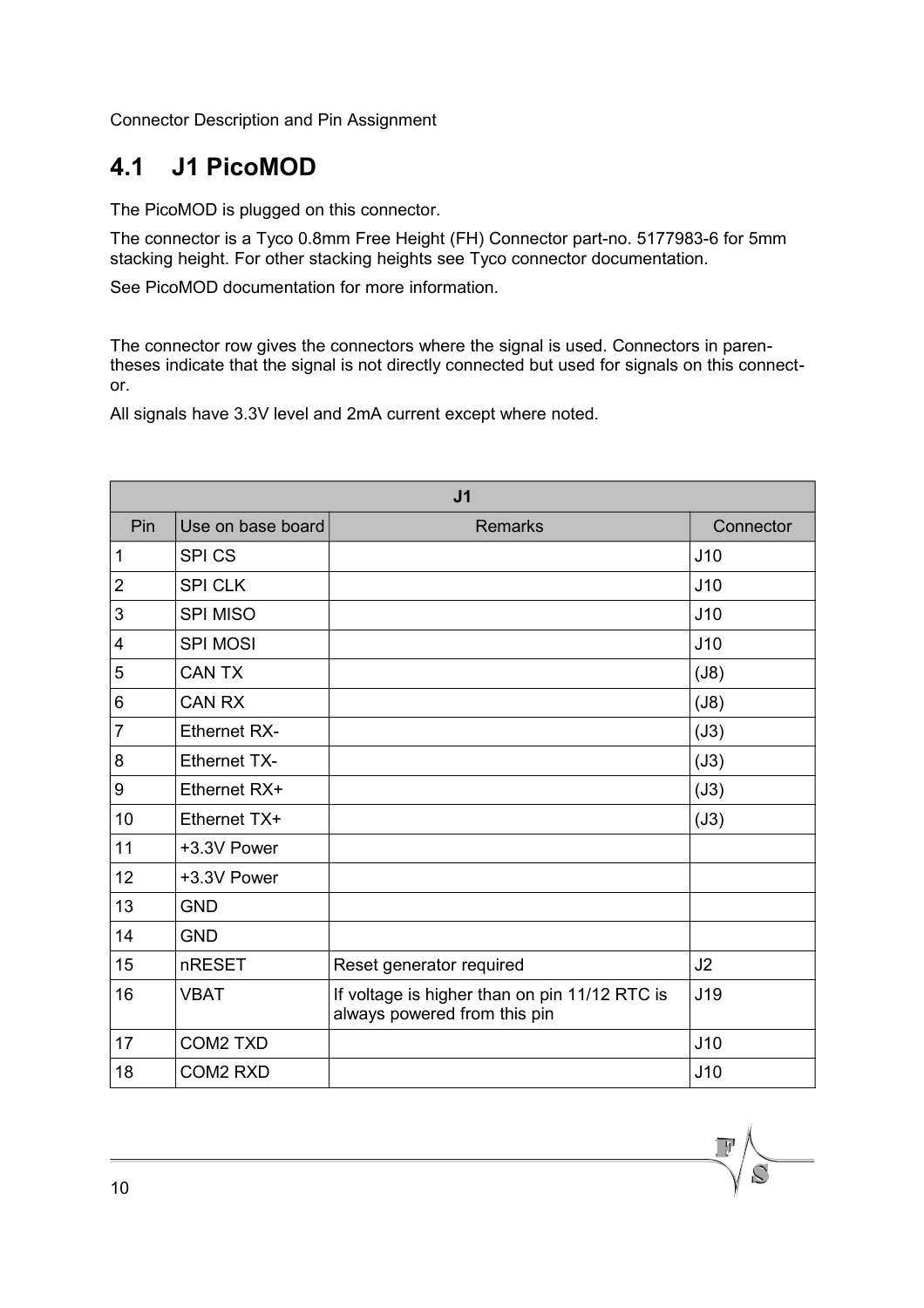| J <sub>1</sub> |                               |                                                                                                  |                 |
|----------------|-------------------------------|--------------------------------------------------------------------------------------------------|-----------------|
| Pin            | Use on base board             | <b>Remarks</b>                                                                                   | Connector       |
| 19             | <b>COM2 RTS</b>               |                                                                                                  | J10             |
| 20             | COM <sub>2</sub> CTS          |                                                                                                  | J10             |
| 21             | <b>COM3 TXD</b>               |                                                                                                  | (J4)            |
| 22             | COM3 RXD                      |                                                                                                  | (J4)            |
| 23             | <b>COM1 TXD</b>               |                                                                                                  | (J6)            |
| 24             | COM1 RXD                      |                                                                                                  | (J6)            |
| 25             | <b>USB Device DN</b>          |                                                                                                  | (J14)           |
| 26             | <b>USB Host DN</b>            |                                                                                                  | (J10, J11, J12) |
| 27             | <b>USB Device DP</b>          |                                                                                                  | (J14)           |
| 28             | <b>USB Host DP</b>            |                                                                                                  | (J10, J11, J12) |
| 29             | GPIO <sub>5</sub>             |                                                                                                  | J2              |
| 30             | <b>USB Host Power</b><br>On   |                                                                                                  | (J10, J11, J12) |
| 31             | <b>I2C SDA</b>                |                                                                                                  | J <sub>2</sub>  |
| 32             | <b>USB Device De-</b><br>tect | See PicoMOD manual for voltage level                                                             | (J14)           |
| 33             | GPIO <sub>7</sub>             |                                                                                                  | J2              |
| 34             | <b>I2C SCL</b>                |                                                                                                  | J2              |
| 35             | <b>BOOTSEL0</b>               | Leave open for normal operation                                                                  | J30             |
| 36             | GPIO <sub>8</sub>             |                                                                                                  | J2, J10         |
| 37             | LVDS boot pre-<br>vention     | Connect to nRESET to prevent operation of<br>LVDS version of PicoMOD. Leave open if in<br>doubt. |                 |
| 38             | BOOTSEL2                      | Leave open for normal operation                                                                  | J30             |
| 39             | <b>GND</b>                    |                                                                                                  |                 |
| 40             | <b>GND</b>                    |                                                                                                  |                 |
| 41             | GPIO <sub>1</sub>             |                                                                                                  | J2              |
| 42             | GPIO <sub>0</sub>             |                                                                                                  | J2              |
| 43             | GPIO <sub>3</sub>             |                                                                                                  | J2              |
| 44             | GPIO <sub>2</sub>             |                                                                                                  | J2              |
| 45             | SD CLK                        |                                                                                                  | J5              |

<u> 1980 - Johann Barbara, martxa a</u>

 $\mathbb{F}$ 

 $\widetilde{C}$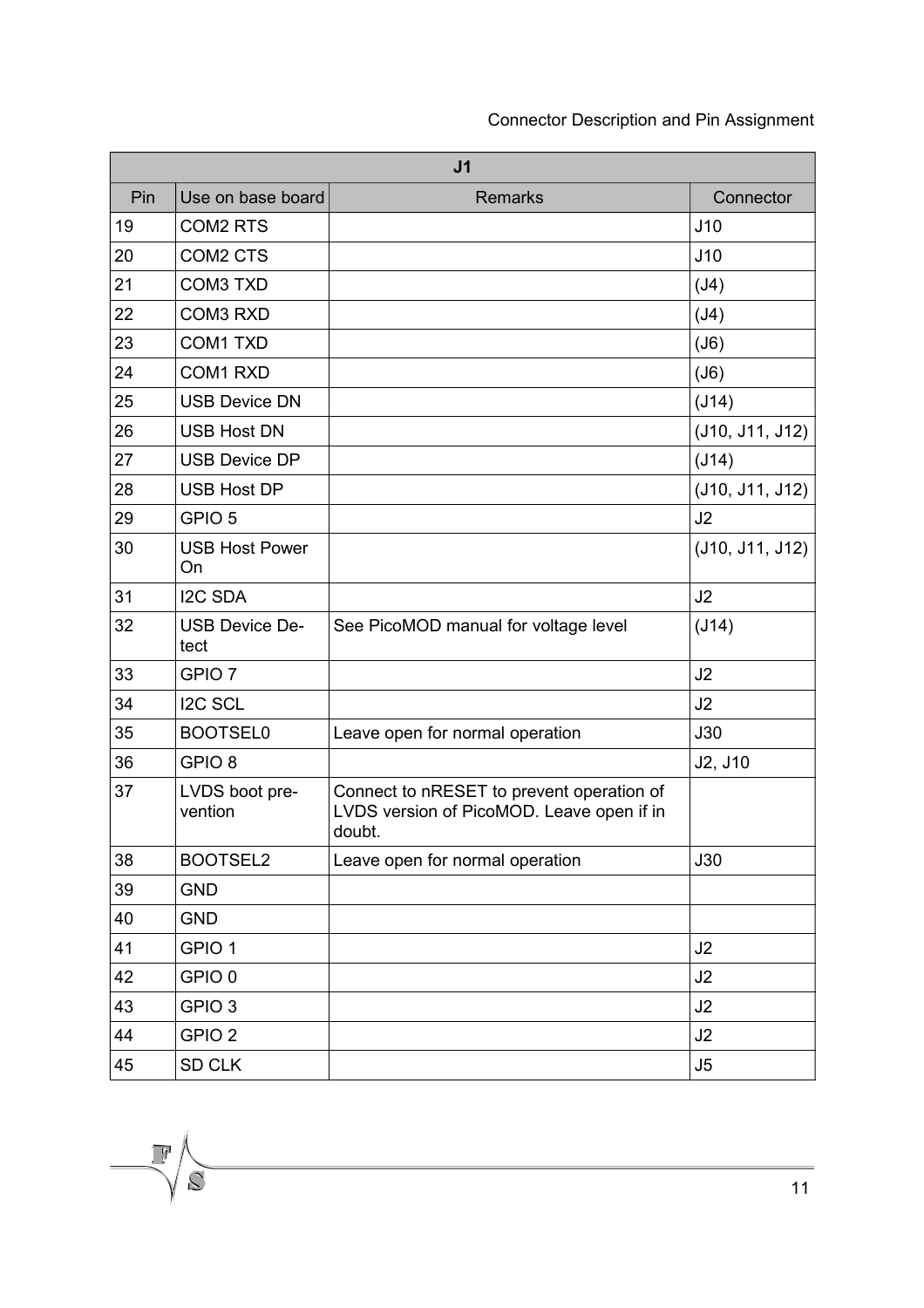| J <sub>1</sub> |                                   |                                                             |           |
|----------------|-----------------------------------|-------------------------------------------------------------|-----------|
| Pin            | Use on base board                 | <b>Remarks</b>                                              | Connector |
| 46             | GPIO 4                            |                                                             | J2        |
| 47             | SD DAT0                           |                                                             | J5        |
| 48             | SD CMD                            |                                                             | J5        |
| 49             | SD DAT2                           |                                                             | J5        |
| 50             | SD DAT1                           |                                                             | J5        |
| 51             | SD <sub>nCD</sub>                 | Pull-down to GND if socket without card de-<br>tect is used | J5        |
| 52             | SD DAT3                           |                                                             | J5        |
| 53             | SD <sub>nWP</sub>                 | Pull-up to +3.3V if socket without write protect<br>is used | J5        |
| 54             | GPIO <sub>6</sub>                 |                                                             | (J5)      |
| 55             | <b>LCD DEN</b>                    |                                                             | J2        |
| 56             | <b>LCD ENA</b>                    |                                                             | J2        |
| 57             | <b>LCD VCFLON</b>                 |                                                             | J2, (J28) |
| 58             | <b>LCD VLCDON</b>                 |                                                             | J2        |
| 59             | <b>GND</b>                        |                                                             |           |
| 60             | <b>LCD PWM</b>                    |                                                             | J2, J28   |
| 61             | LCD <sub>G0</sub>                 |                                                             | J2        |
| 62             | <b>GND</b>                        |                                                             |           |
| 63             | LCD <sub>B0</sub>                 |                                                             | J2        |
| 64             | LCD G1 / TMDS<br>D <sub>2</sub> P |                                                             | J2        |
| 65             | LCD <sub>B2</sub>                 |                                                             | J2        |
| 66             | LCD B1 / TMDS<br>D <sub>2</sub> N |                                                             | J2        |
| 67             | LCD <sub>B4</sub>                 |                                                             | J2        |
| 68             | LCD B3 / TMDS<br>D <sub>1</sub> P |                                                             | J2        |
| 69             | LCD <sub>G2</sub>                 |                                                             | J2        |
| 70             | LCD B5 / TMDS<br>D <sub>1</sub> N |                                                             | J2        |
| 71             | LCD <sub>G4</sub>                 |                                                             | J2        |

 $\overline{\mathbb{F}}$ 

 $\mathcal{S}$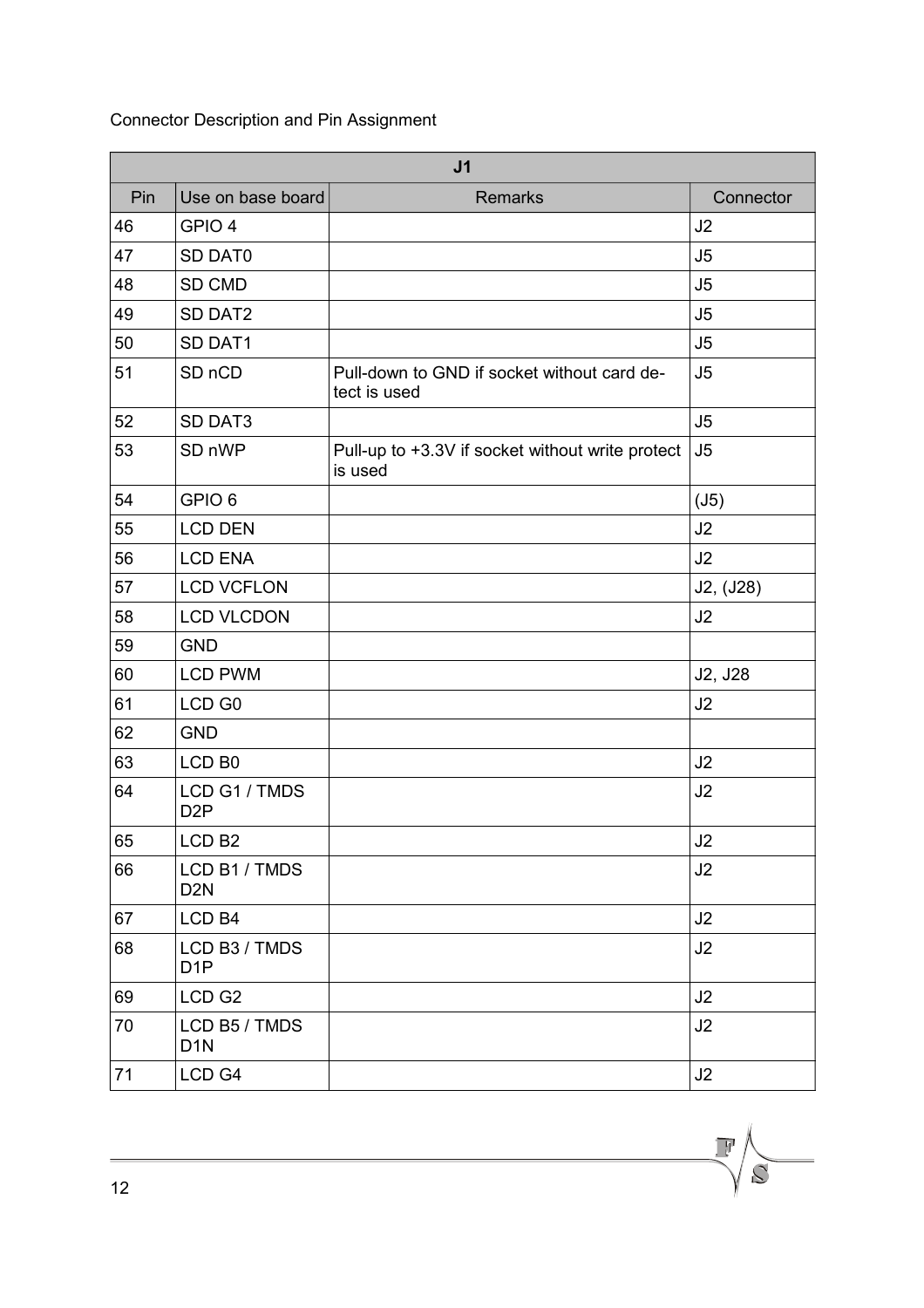| J <sub>1</sub> |                                   |                       |           |
|----------------|-----------------------------------|-----------------------|-----------|
| Pin            | Use on base board                 | <b>Remarks</b>        | Connector |
| 72             | LCD G3 / TMDS<br>D <sub>0</sub> P |                       | J2        |
| 73             | LCD <sub>R0</sub>                 |                       | J2        |
| 74             | LCD G5 / TMDS<br><b>DON</b>       |                       | J2        |
| 75             | LCD <sub>R2</sub>                 |                       | J2        |
| 76             | LCD R1 / TMDS<br><b>CP</b>        |                       | J2        |
| 77             | LCD <sub>R4</sub>                 |                       | J2        |
| 78             | LCD R3 / TMDS<br><b>CN</b>        |                       | J2        |
| 79             | <b>LCD HSYNC</b>                  |                       | J2        |
| 80             | LCD <sub>R5</sub>                 |                       | J2        |
| 81             | LCD DE                            |                       | J2        |
| 82             | <b>LCD VSYNC</b>                  |                       | J2        |
| 83             | <b>GND</b>                        |                       |           |
| 84             | <b>GND</b>                        |                       |           |
| 85             | <b>GND</b>                        |                       |           |
| 86             | <b>LCD CLK</b>                    |                       | J2        |
| 87             | $\overline{\phantom{0}}$          | Not used on baseboard |           |
| $\cdots$       |                                   | Not used on baseboard |           |
| 127            |                                   | Not used on baseboard |           |
| 128            | Eth Link/Activity<br><b>LED</b>   | 2mA max.              |           |
| 129            | Status LED 1                      | 2mA max.              |           |
| 130            | Status LED 2                      | 2mA max.              |           |
| 131            | Line Out Left                     |                       | J7        |
| 132            | Line Out Right                    |                       | J7        |
| 133            | Line In Left                      |                       | J7        |
| 134            | Line In Right                     |                       | J7        |
| 135            | Microphone In                     |                       | J7        |
| 136            | Microphone Bias                   |                       | J7        |

 $\mathbb{F}$ 

 $\widetilde{C}$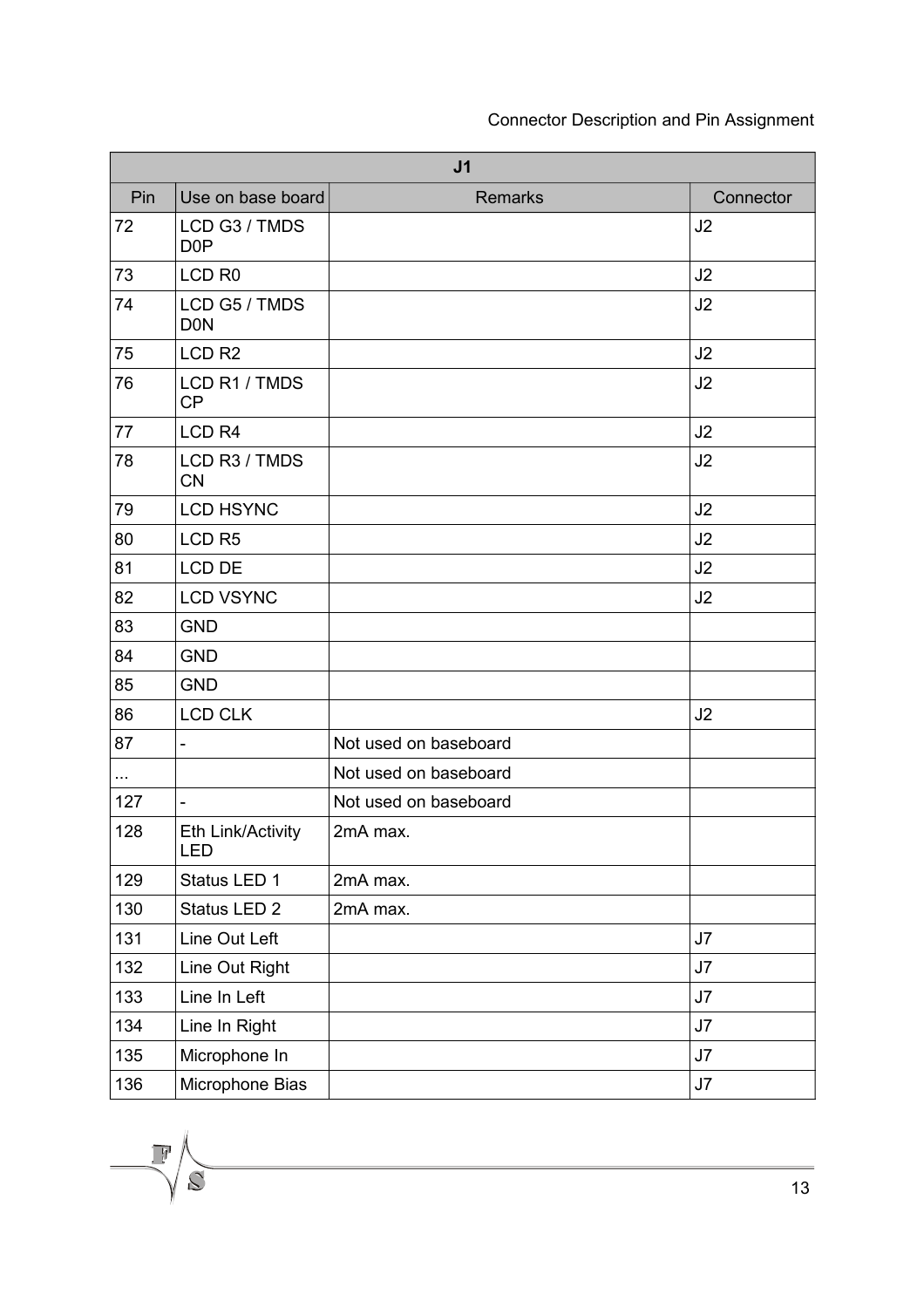| J <sub>1</sub> |                   |                |           |
|----------------|-------------------|----------------|-----------|
| Pin            | Use on base board | <b>Remarks</b> | Connector |
| 137            | Touch X+          |                | J2, (J31) |
| 138            | Touch X-          |                | J2, (J31) |
| 139            | Touch Y+          |                | J2, (J31) |
| 140            | Touch Y-          |                | J2, (J31) |

*Table1: PicoMOD Connector*

## <span id="page-13-0"></span>**4.2 J2 Display Module**

The Display Module is plugged on this connector.

The connector is a Tyco 0.8mm Free Height (FH) Connector.

Part-no. 5177983-3 for 5mm stacking height. For other stacking heights see Tyco connector documentation.

For the LVDS version of the PicoMOD you can use the HDMI and camera modules. For the digital RGB version you can use the Hitachi, EDT, and legacy modules. The legacy module provides compatibility to the NetDCU display connector.

|                | J2                       |                         |                                                                                                |  |
|----------------|--------------------------|-------------------------|------------------------------------------------------------------------------------------------|--|
| Pin            | <b>LVDS</b> version      | <b>Parallel version</b> | <b>Remarks</b>                                                                                 |  |
| 1              | -                        | <b>DEN</b>              |                                                                                                |  |
| $\overline{2}$ | <b>GND</b>               | <b>GND</b>              |                                                                                                |  |
| 3              |                          | <b>ENA</b>              |                                                                                                |  |
| $\overline{4}$ | $+V5$                    | $+V5$                   |                                                                                                |  |
| 5              | $\overline{\phantom{a}}$ | <b>VCFLON</b>           |                                                                                                |  |
| 6              | $+V5$                    | $+V5$                   |                                                                                                |  |
| $\overline{7}$ | VCAM (input)             | <b>VLCDON</b>           | VCAM sets I/O voltage for camera inter-<br>face                                                |  |
| 8              | $+V5$                    | $+V5$                   |                                                                                                |  |
| 9              | <b>PWM</b>               | <b>PWM</b>              |                                                                                                |  |
| 10             | $+V3.3$                  | $+V3.3$                 | Do not use as supply voltage for display<br>and backlight. Use +V5 and regulator in-<br>stead. |  |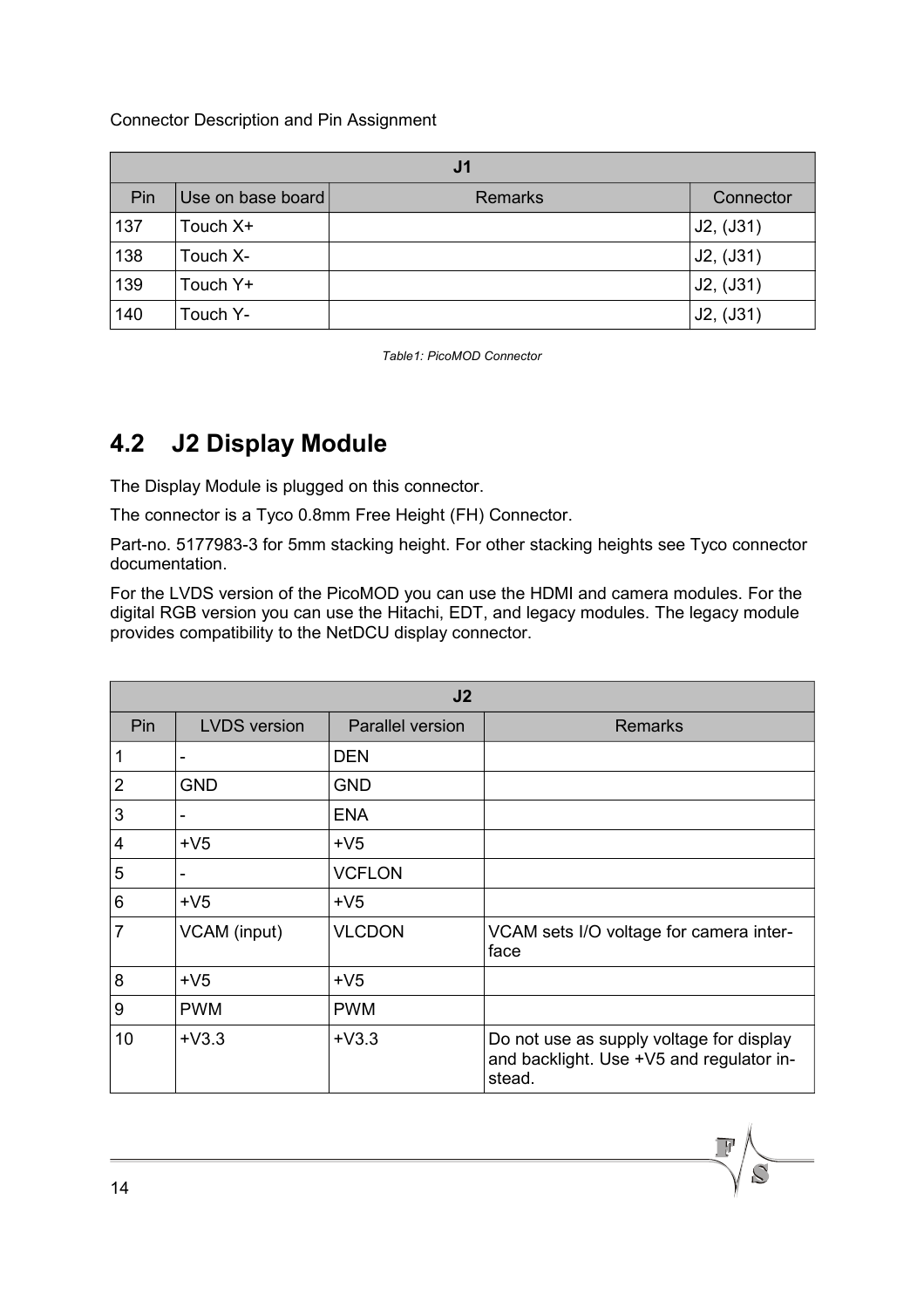| J2  |                     |                  |                   |  |
|-----|---------------------|------------------|-------------------|--|
| Pin | <b>LVDS</b> version | Parallel version | <b>Remarks</b>    |  |
| 11  | <b>GND</b>          | <b>GND</b>       |                   |  |
| 12  | <b>VCFL</b>         | <b>VCFL</b>      | Directly from J19 |  |
| 13  | TMDS_D2P            | G <sub>1</sub>   |                   |  |
| 14  | <b>VCFL</b>         | <b>VCFL</b>      |                   |  |
| 15  | TMDS_D2N            | <b>B1</b>        |                   |  |
| 16  | <b>GND</b>          | <b>GND</b>       |                   |  |
| 17  | <b>GND</b>          | <b>GND</b>       |                   |  |
| 18  | <b>GND</b>          | <b>GND</b>       |                   |  |
| 19  | TMDS_D1P            | B <sub>3</sub>   |                   |  |
| 20  | <b>GND</b>          | <b>GND</b>       |                   |  |
| 21  | TMDS_D1N            | <b>B5</b>        |                   |  |
| 22  | <b>NC</b>           | <b>NC</b>        |                   |  |
| 23  | <b>GND</b>          | <b>GND</b>       |                   |  |
| 24  | <b>NC</b>           | <b>NC</b>        |                   |  |
| 25  | TMDS_D0P            | G <sub>3</sub>   |                   |  |
| 26  | <b>NC</b>           | <b>NC</b>        |                   |  |
| 27  | TMDS_D0N            | G <sub>5</sub>   |                   |  |
| 28  | <b>NC</b>           | <b>NC</b>        |                   |  |
| 29  | <b>GND</b>          | <b>GND</b>       |                   |  |
| 30  | <b>NC</b>           | <b>NC</b>        |                   |  |
| 31  | TMDS_CP             | R <sub>1</sub>   |                   |  |
| 32  | ${\sf NC}$          | <b>NC</b>        |                   |  |
| 33  | TMDS_CN             | R <sub>3</sub>   |                   |  |
| 34  | <b>NC</b>           | <b>NC</b>        |                   |  |
| 35  | <b>GND</b>          | <b>GND</b>       |                   |  |
| 36  | NC                  | NC               |                   |  |
| 37  | CAM_DATA3           | <b>B4</b>        |                   |  |
| 38  | NC                  | <b>NC</b>        |                   |  |
| 39  | CAM_DATA2           | <b>B2</b>        |                   |  |
| 40  | NC                  | <b>NC</b>        |                   |  |

 $\mathbb{F}$ 

 $\widetilde{C}$ 

þ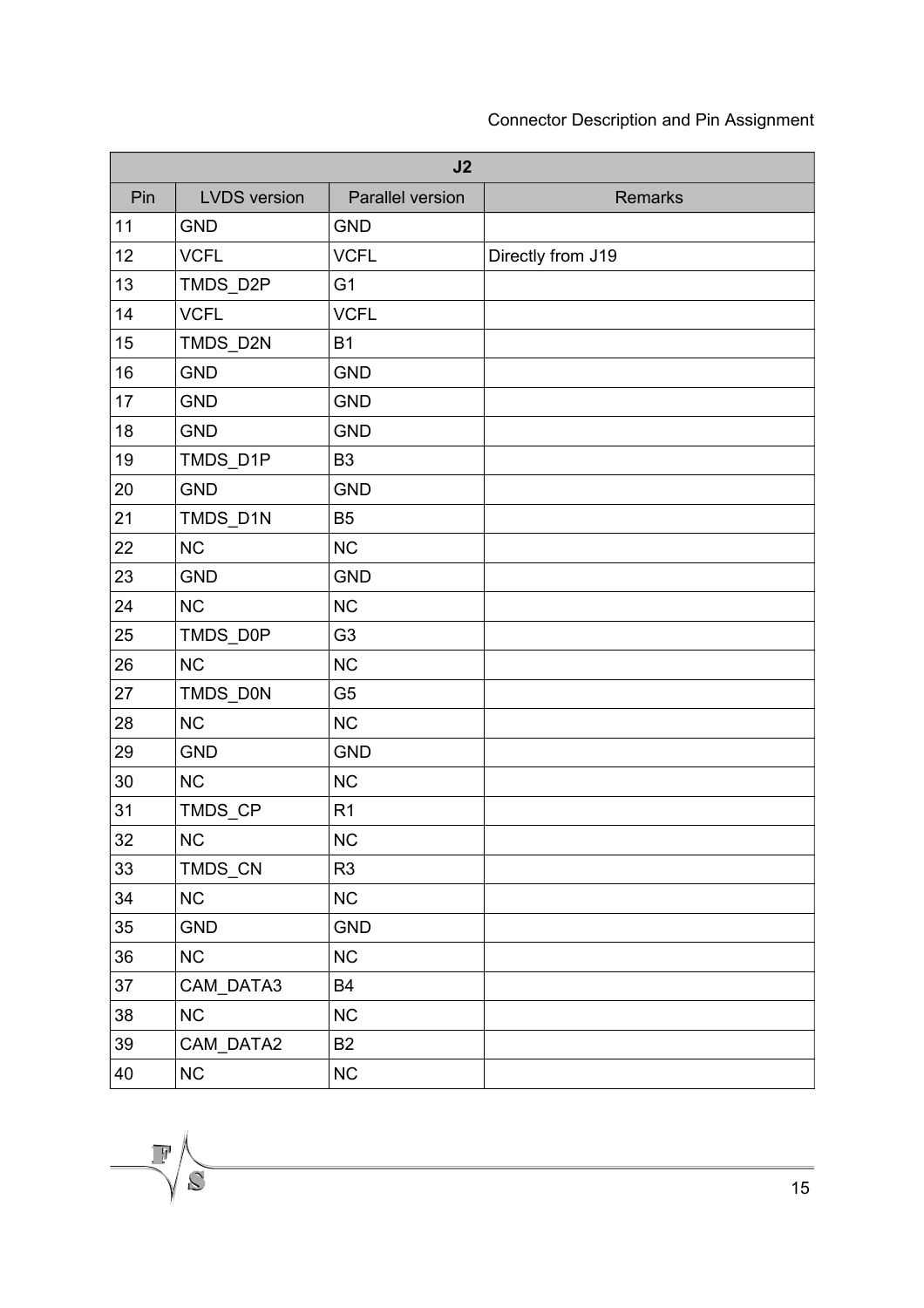| J2  |                     |                   |                           |  |
|-----|---------------------|-------------------|---------------------------|--|
| Pin | <b>LVDS</b> version | Parallel version  | <b>Remarks</b>            |  |
| 41  | CAM_DATA1           | B <sub>0</sub>    |                           |  |
| 42  | <b>NC</b>           | <b>NC</b>         |                           |  |
| 43  | CAM_DATA5           | G4                |                           |  |
| 44  | <b>NC</b>           | <b>NC</b>         |                           |  |
| 45  | CAM_DATA4           | G <sub>2</sub>    |                           |  |
| 46  | <b>NC</b>           | <b>NC</b>         |                           |  |
| 47  | <b>GND</b>          | <b>GND</b>        |                           |  |
| 48  | <b>NC</b>           | <b>NC</b>         |                           |  |
| 49  | CAM_DATA0           | G <sub>0</sub>    |                           |  |
| 50  | <b>NC</b>           | <b>NC</b>         |                           |  |
| 51  | CAM_RESET           | R <sub>5</sub>    |                           |  |
| 52  | <b>NC</b>           | <b>NC</b>         |                           |  |
| 53  | CAM_MCLK            | R <sub>4</sub>    |                           |  |
| 54  | nRESET              | nRESET            |                           |  |
| 55  | CAM_DATA7           | R <sub>2</sub>    |                           |  |
| 56  | HDMI_SCL            | GPIO0 (INT)       |                           |  |
| 57  | CAM_DATA6           | R <sub>0</sub>    |                           |  |
| 58  | CAM_SCL             | GPIO1             |                           |  |
| 59  | <b>GND</b>          | <b>GND</b>        |                           |  |
| 60  | HDMI_SDA            | GPIO <sub>2</sub> |                           |  |
| 61  | CAM_PCLK            | <b>CLK</b>        |                           |  |
| 62  | CAM_SDA             | GPIO <sub>3</sub> |                           |  |
| 63  | <b>GND</b>          | <b>GND</b>        |                           |  |
| 64  | I2C SDA             | <b>I2C SDA</b>    | 2k2 pull-up on starterkit |  |
| 65  | CAM_FIELD           | DE                |                           |  |
| 66  | I2C SCL             | I2C SCL           | 2k2 pull-up on starterkit |  |
| 67  | CAM_HREF            | <b>HSYNC</b>      |                           |  |
| 68  | HDMI_HP             | GPIO4             |                           |  |
| 69  | CAM_VSYNC           | <b>VSYNC</b>      |                           |  |
| 70  | GPIO <sub>5</sub>   | GPIO <sub>5</sub> |                           |  |

 $\overline{\mathcal{N}}$ 

 $\widetilde{\mathcal{C}}$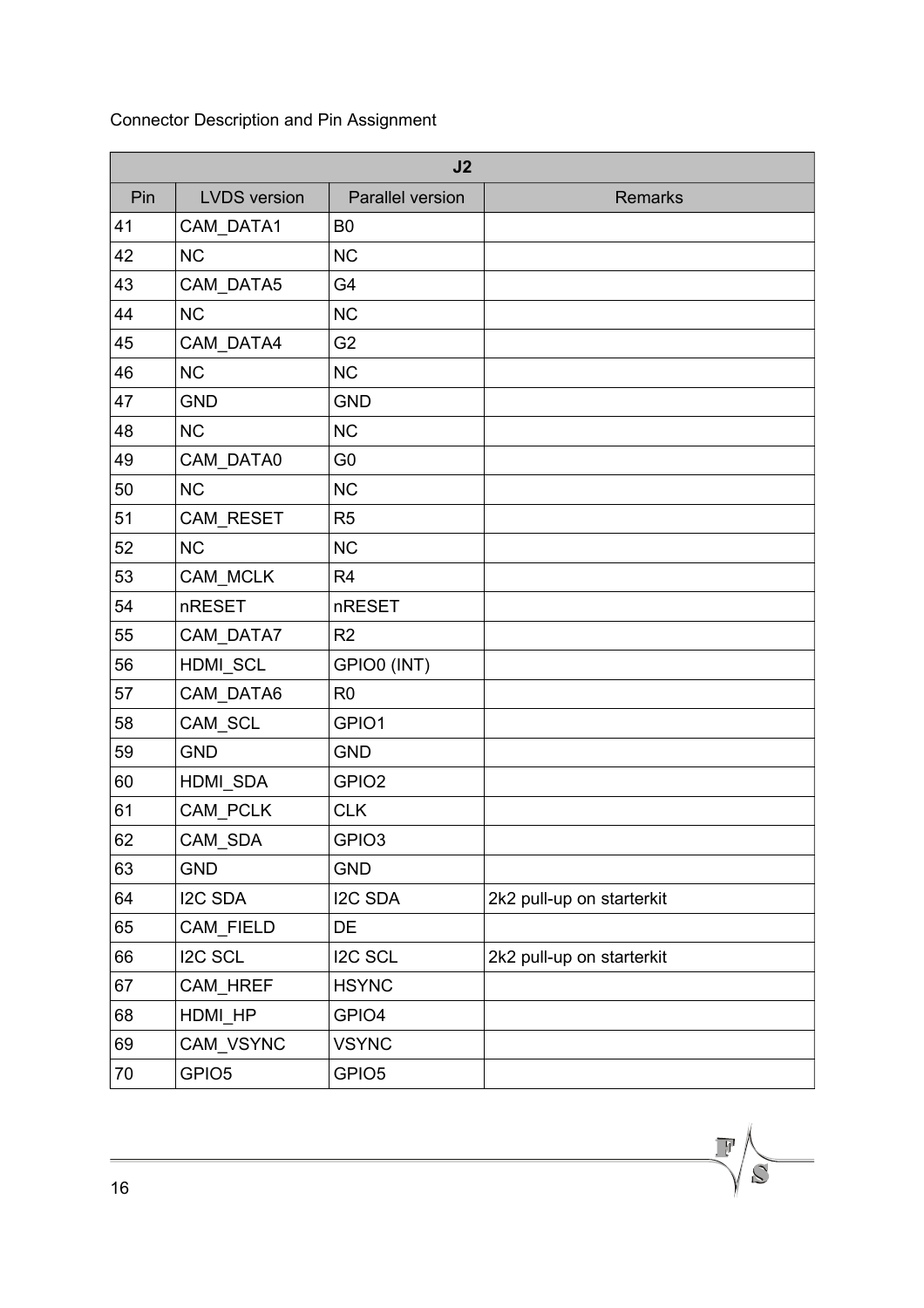| J <sub>2</sub> |                     |                         |                                         |
|----------------|---------------------|-------------------------|-----------------------------------------|
| Pin            | <b>LVDS</b> version | <b>Parallel version</b> | Remarks                                 |
| 71             | <b>GND</b>          | GND                     |                                         |
| 72             | GPIO7               | GPIO7                   |                                         |
| 73             | <b>TOUCH X+</b>     | <b>TOUCH X+</b>         | Also on J31, with 10nF filter capacitor |
| 74             | GPIO <sub>8</sub>   | GPIO <sub>8</sub>       | Also used on J10                        |
| 75             | <b>TOUCH Y+</b>     | <b>TOUCH Y+</b>         | Also on J31, with 10nF filter capacitor |
| 76             | <b>SHIELD GND</b>   | <b>SHIELD GND</b>       |                                         |
| 77             | <b>TOUCH X-</b>     | <b>TOUCH X-</b>         | Also on J31, with 10nF filter capacitor |
| 78             | <b>SHIELD GND</b>   | <b>SHIELD GND</b>       |                                         |
| 79             | <b>TOUCH X+</b>     | <b>TOUCH X+</b>         | Also on J31, with 10nF filter capacitor |
| 80             | <b>SHIELD GND</b>   | <b>SHIELD GND</b>       |                                         |

*Table 2: J2 Display Module*

### <span id="page-16-0"></span>**4.3 J3 Ethernet**

Standard 100BASE-TX ethernet connector with integrated magnetics., Auto-MDI(X) capable. Green LED is combined link and activity indicator, yellow LED is not used.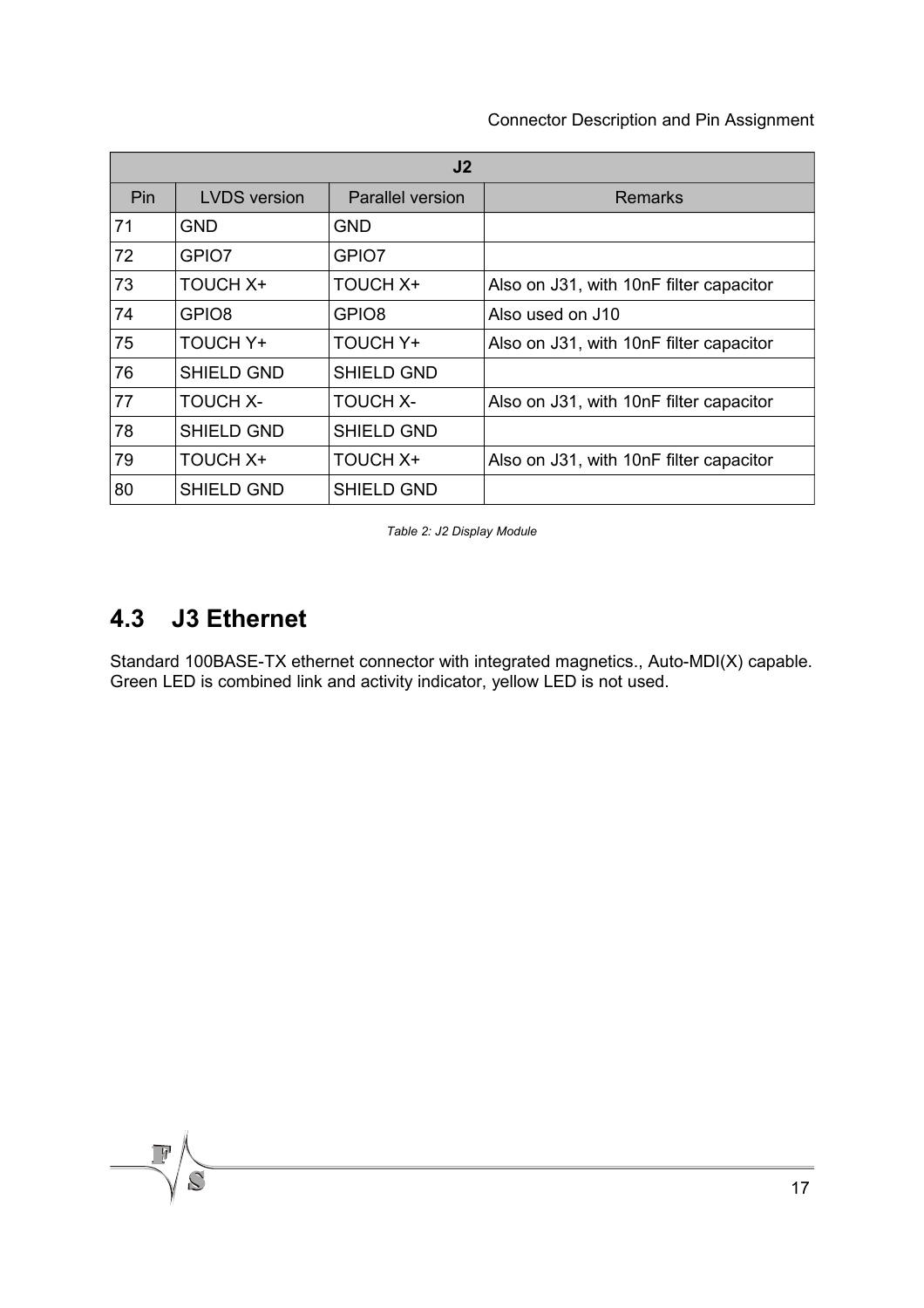### <span id="page-17-1"></span>**4.4 J4 Serial Port COM3**

Connects to standard 9pin D-Sub bracket for serial ports.

| J <sub>4</sub>   |            |                |  |
|------------------|------------|----------------|--|
| Pin              | Function   | <b>Remarks</b> |  |
| 1                | NC         |                |  |
| $\mathbf 2$      | NC         |                |  |
| 3                | <b>RXD</b> | RS232 level    |  |
| $\overline{4}$   | NC         |                |  |
| 5                | <b>TXD</b> | RS232 level    |  |
| $\,6$            | NC         |                |  |
| $\overline{7}$   | NC         |                |  |
| $\bf 8$          | NC         |                |  |
| $\boldsymbol{9}$ | <b>GND</b> |                |  |
| 10               | $+V5$      | 1.1A polyfuse  |  |

*Table 3: J4 Serial Port COM3*

#### <span id="page-17-0"></span>**4.5 J5 SDCard**

SD Card slot for standard size SD Cards with card detect and write protect switches. Power can either be switched by PicoMOD or statically supplied. See [4.16.2](#page-25-1) for details.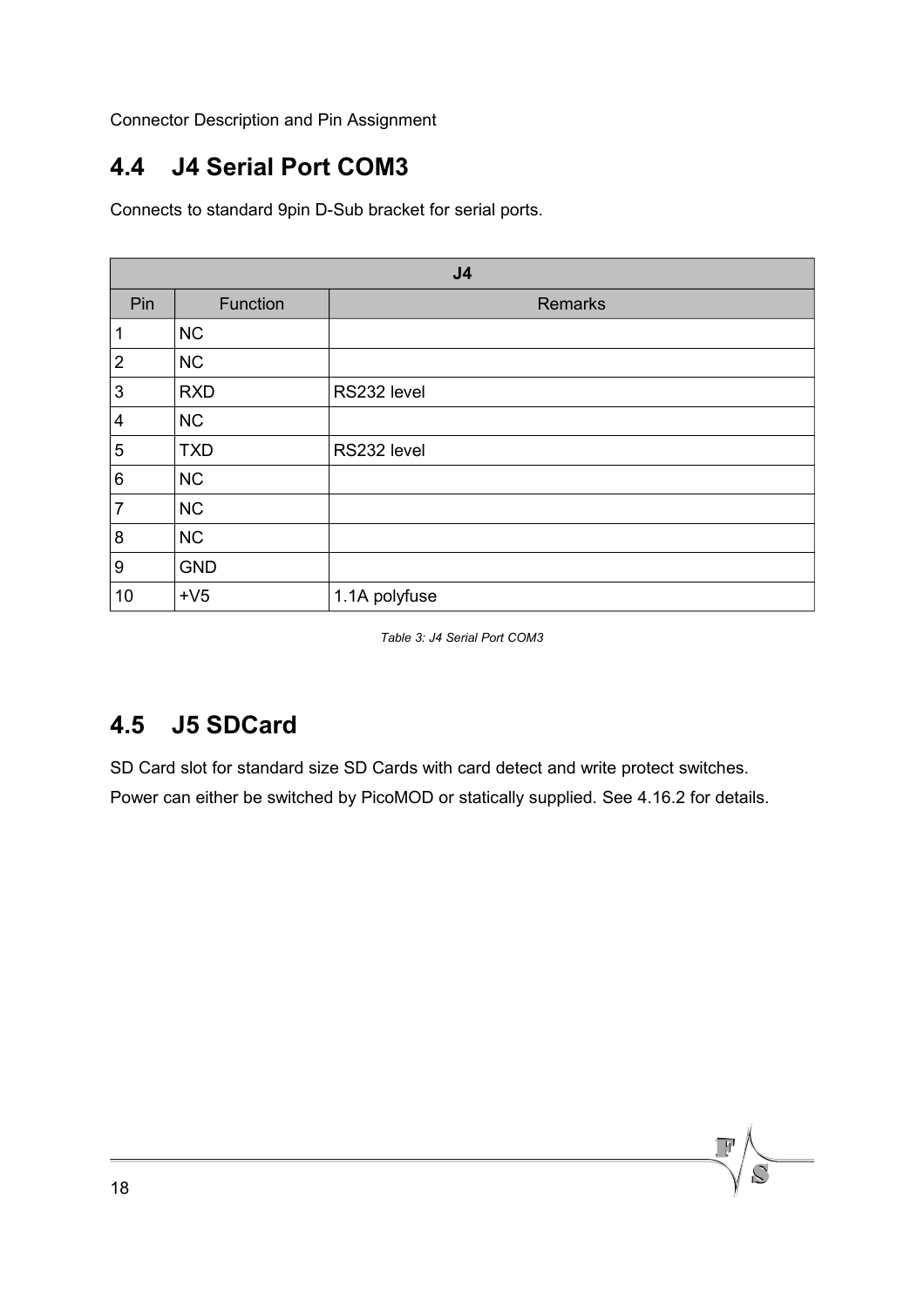### <span id="page-18-0"></span>**4.6 J6 Serial Port COM1**

Connects to standard 9pin D-Sub bracket for serial ports.

| J6               |            |                |  |
|------------------|------------|----------------|--|
| Pin              | Function   | <b>Remarks</b> |  |
| 1                | <b>NC</b>  |                |  |
| $\mathbf 2$      | <b>NC</b>  |                |  |
| $\sqrt{3}$       | <b>RXD</b> | RS232 level    |  |
| $\overline{4}$   | <b>NC</b>  |                |  |
| 5                | <b>TXD</b> | RS232 level    |  |
| $\,6$            | <b>NC</b>  |                |  |
| $\overline{7}$   | NC         |                |  |
| 8                | NC         |                |  |
| $\boldsymbol{9}$ | <b>GND</b> |                |  |
| 10               | $+V5$      | 1.1A polyfuse  |  |

*Table 4: J6 Serial Port COM1*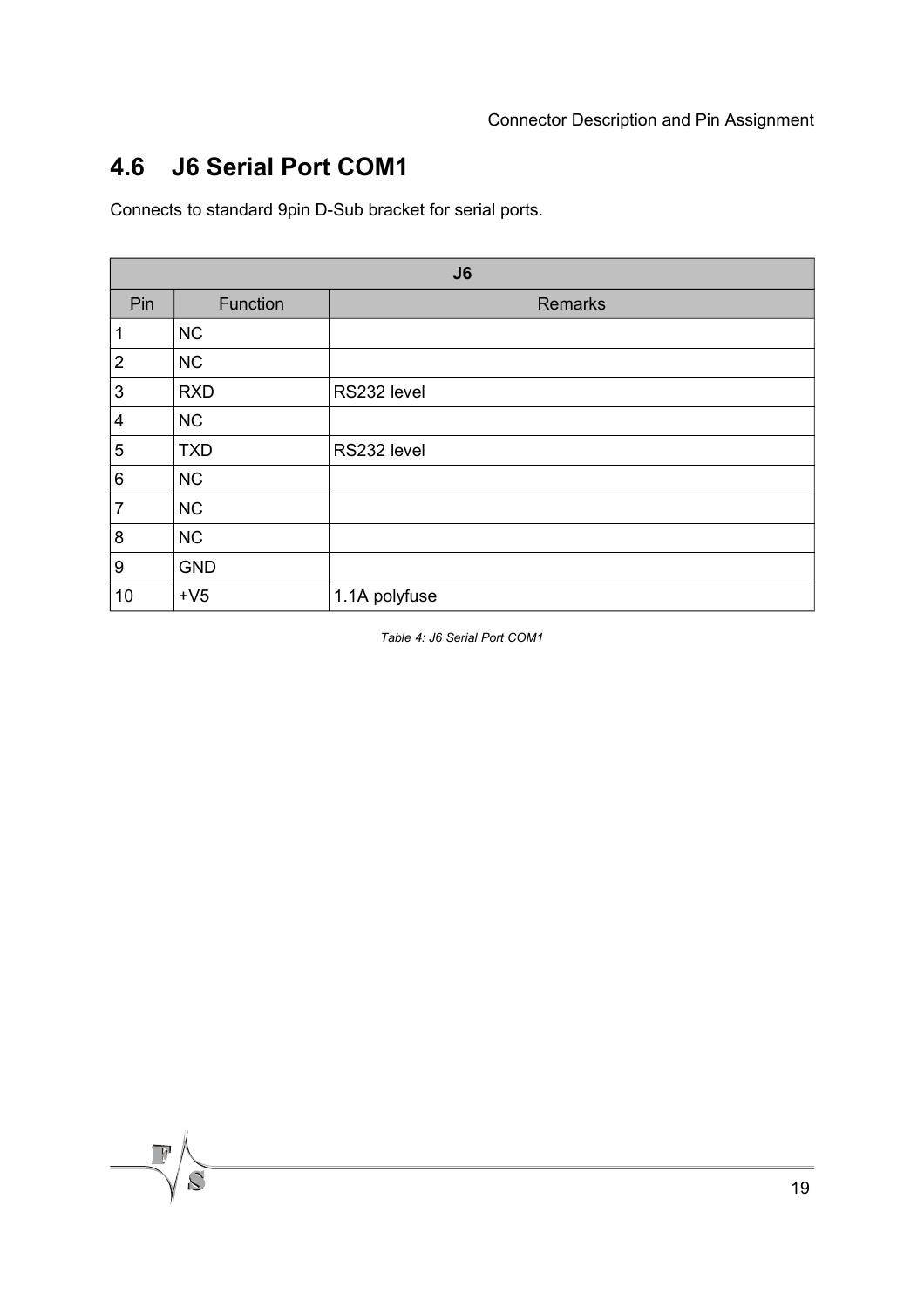## <span id="page-19-0"></span>**4.7 J7 Audio**

| J <sub>7</sub>          |                 |         |  |
|-------------------------|-----------------|---------|--|
| Pin                     | Function        | Remarks |  |
| $\mathbf 1$             | <b>MICIN</b>    |         |  |
| $\overline{2}$          | <b>GND</b>      |         |  |
| 3                       | <b>MICBIAS</b>  |         |  |
| $\overline{\mathbf{4}}$ | <b>GND</b>      |         |  |
| 5                       | <b>OUTR</b>     |         |  |
| 6                       | IN <sub>R</sub> |         |  |
| $\overline{7}$          | <b>NC</b>       |         |  |
| 8                       | <b>NC</b>       |         |  |
| $\boldsymbol{9}$        | <b>OUT L</b>    |         |  |
| 10                      | IN <sub>L</sub> |         |  |

*Table 5: J7 Audio*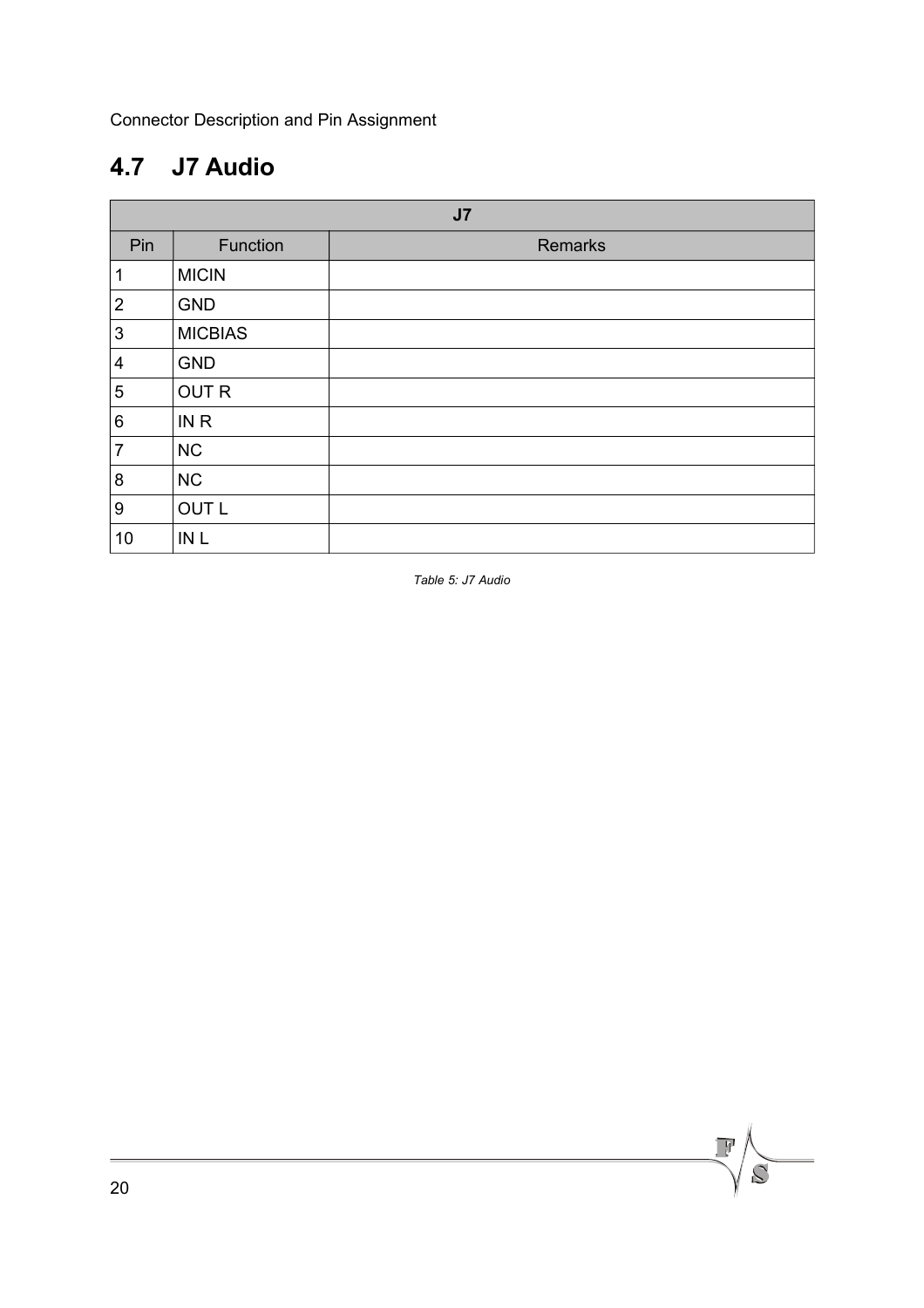### <span id="page-20-0"></span>**4.8 J8 CAN**

 $\mathcal{S}$ 

| J8             |               |                                         |  |
|----------------|---------------|-----------------------------------------|--|
| Pin            | Function      | <b>Remarks</b>                          |  |
| 1              | $+V5 (+V3.3)$ | 1.1A polyfuse, connected to pin 8       |  |
| $\overline{2}$ | <b>GND</b>    |                                         |  |
| 3              | <b>CANL</b>   | 120R termination resistor on starterkit |  |
| $\overline{4}$ | <b>CANH</b>   | 120R termination resistor on starterkit |  |
| 5              | <b>GND</b>    |                                         |  |
| 6              | <b>NC</b>     |                                         |  |
| $\overline{7}$ | <b>NC</b>     |                                         |  |
| 8              | $+V5 (+V3.3)$ | 1.1A polyfuse, connected to pin 1       |  |
| 9              | <b>NC</b>     |                                         |  |
| 10             | <b>NC</b>     |                                         |  |

*Table 6: J8 CAN*

Voltage on pin 1 and 8 can be set with 0R resistors R56/R57 on starterkit. Default voltage is  $5V$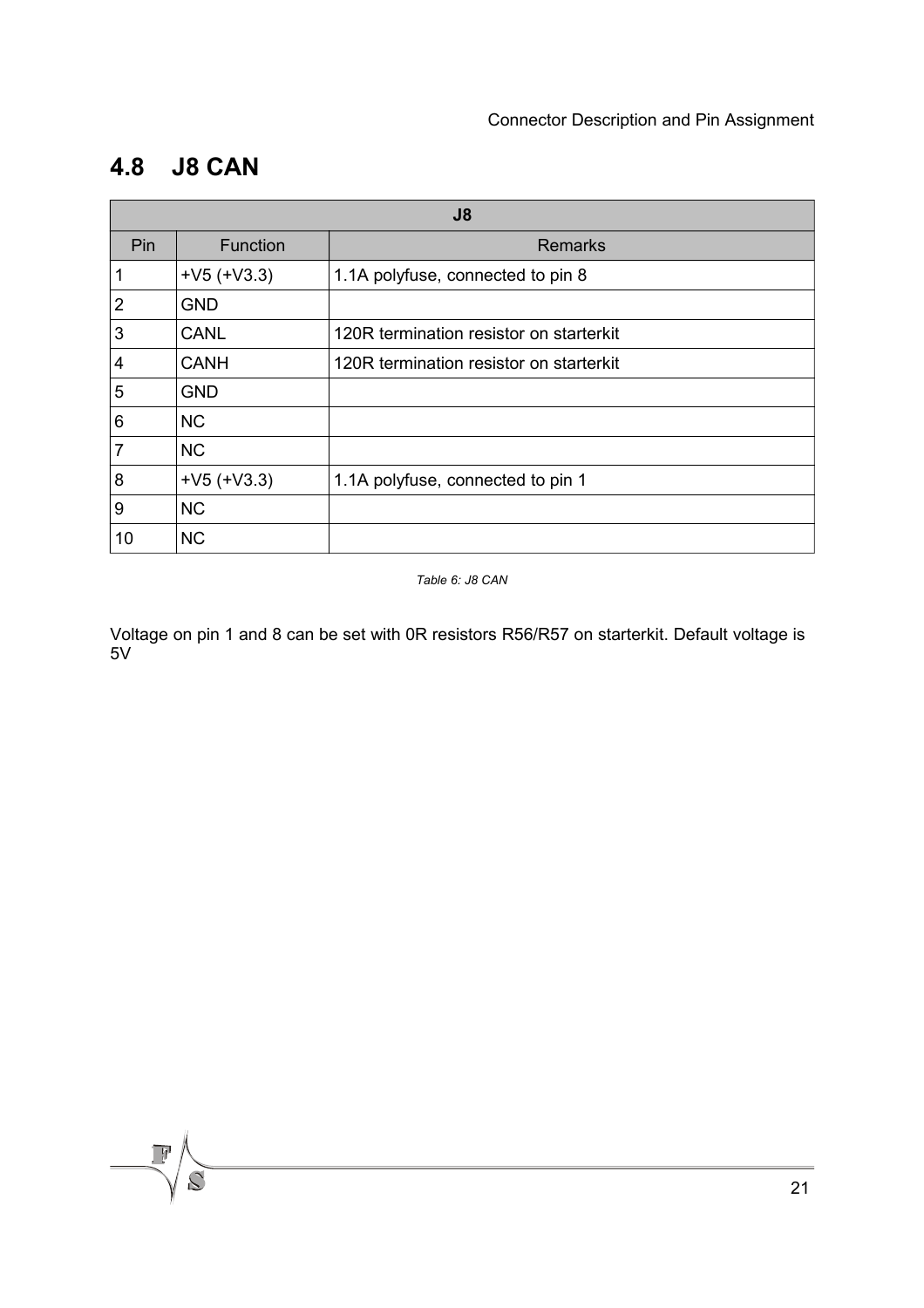## <span id="page-21-0"></span>**4.9 J10 Expansion Interface**

J10 is a Tyco Electronics AMOMODU 50/50 Grid Connector Part Number 5-104693-2.

See [www.te.com](http://www.te.com/) for mating connectors.

| J10              |                   |                                    |  |
|------------------|-------------------|------------------------------------|--|
| Pin              | Function          | <b>Remarks</b>                     |  |
| $\mathbf 1$      | $+V5$             |                                    |  |
| $\overline{2}$   | $+V5$             |                                    |  |
| 3                | <b>USBN</b>       |                                    |  |
| 4                | <b>I2C SDA</b>    | 2k2 pull-up to +V3.3 on starterkit |  |
| $\mathbf 5$      | USB <sub>P</sub>  |                                    |  |
| 6                | <b>I2C SCL</b>    | 2k2 pull-up to +V3.3 on starterkit |  |
| $\overline{7}$   | $+V3.3$           |                                    |  |
| 8                | $+V3.3$           |                                    |  |
| $\boldsymbol{9}$ | <b>COM2 TXD</b>   |                                    |  |
| 10               | SPI MOSI0         |                                    |  |
| 11               | <b>COM2 RXD</b>   |                                    |  |
| 12               | SPI MISO0         |                                    |  |
| 13               | COM2 CTS          |                                    |  |
| 14               | SPI CLK0          |                                    |  |
| 15               | <b>COM2 RTS</b>   |                                    |  |
| 16               | SPI CS0           |                                    |  |
| 17               | nRESET            |                                    |  |
| 18               | GPIO <sub>8</sub> |                                    |  |
| 19               | <b>GND</b>        |                                    |  |
| 20               | <b>GND</b>        |                                    |  |

*Table 7: J10 Expansion Interface*

All signals except USB have 3.3V level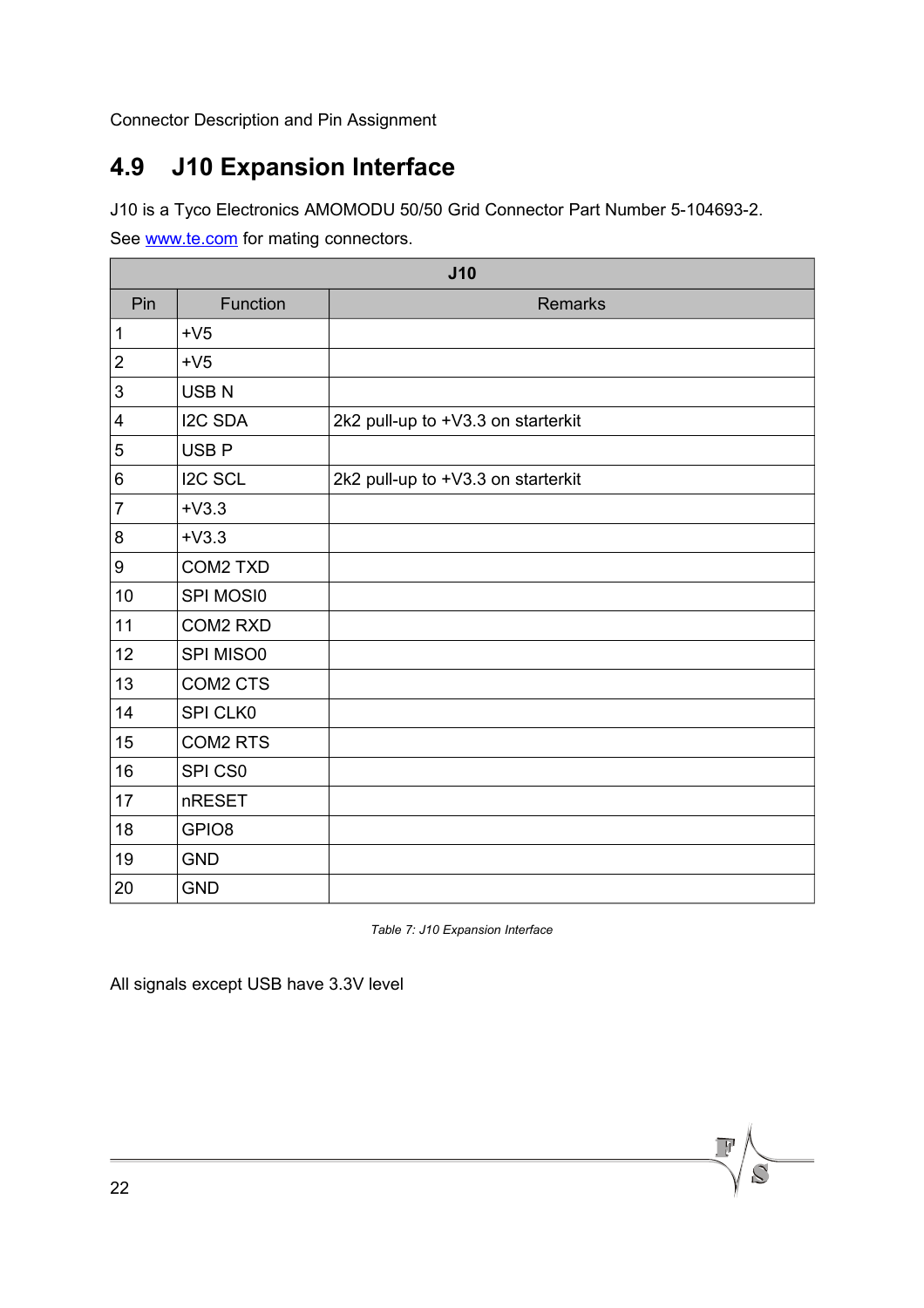### <span id="page-22-2"></span>**4.10 J11 USB Host**

Stacked standard USB-A connector.

#### <span id="page-22-1"></span>**4.11 J12 USB Host**

Connects to standard USB bracket.

| J12            |                  |            |  |
|----------------|------------------|------------|--|
| Pin            | Function         | Remarks    |  |
| $\mathbf{1}$   | <b>USB VBUS</b>  | 500mA max. |  |
| $\overline{2}$ | NC               |            |  |
| 3              | <b>USBN</b>      |            |  |
| 4              | NC               |            |  |
| 5              | USB <sub>P</sub> |            |  |
| 6              | <b>NC</b>        |            |  |
| $\overline{7}$ | <b>GND</b>       |            |  |
| 8              | NC               |            |  |
| 9              | NC               |            |  |
| 10             | NC               |            |  |

*Table 8: J12 USB Host*

#### <span id="page-22-0"></span>**4.12 J14 USB Device**

See chapter [4.16.1](#page-25-2) for setting the correct voltage. Incorrect setting can damage the Pico-MOD!

Standard Mini-USB-B connector for USB device. ID pin not connected.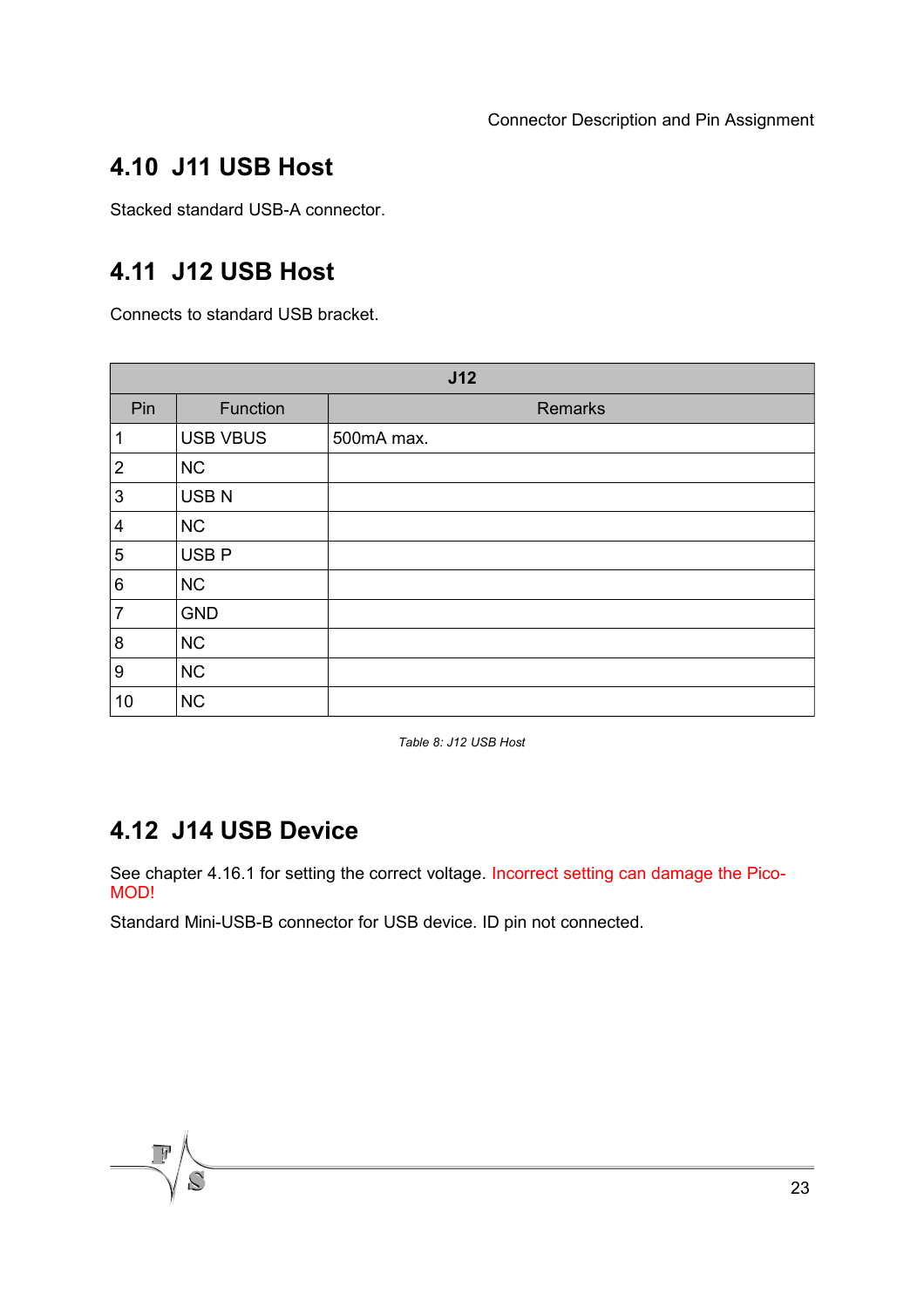#### <span id="page-23-0"></span>**4.13 J19 Power**

Power is supplied over this connector. +V3.3 is an output if +V5 is supplied.

It is not recommended to use +V3.3 as input although it is possible if +V5 is not connected. All devices powered from +V5 will not work when +V3.3 is an input(USB Host power, USB Device detection with 5V, power on serial port connectors, power on CAN connector, power on display adapters).

Maximum current on +V3.3 rail must not exceed 1.5A, this is the maximum current of the on board regulator. Maximum current on +V3.3 output is 1.5A minus current consumption of PicoMOD, base board, and display adapter.

Maximum voltage on VCFL depends on used module. See module description for allowed voltage.

VBAT is an input if no battery is installed on the starterkit. If a battery is installed it can be input and output, the battery is protected by a diode.

| <b>J19</b>     |             |                  |                |  |
|----------------|-------------|------------------|----------------|--|
| Pin            | Function    | <b>Direction</b> | <b>Remarks</b> |  |
|                | <b>VCFL</b> | in               | 20V max        |  |
| $\overline{2}$ | <b>VBAT</b> | in/out           | 3.3V max       |  |
| 3              | $+V5$       | in               | 5V ±5% input   |  |
| 4              | <b>GND</b>  |                  |                |  |
| 5              | $+V3.3V$    | out (in)         |                |  |

It is not recommended to use VBAT as input with a battery installed.

*Table 9: J19 Power*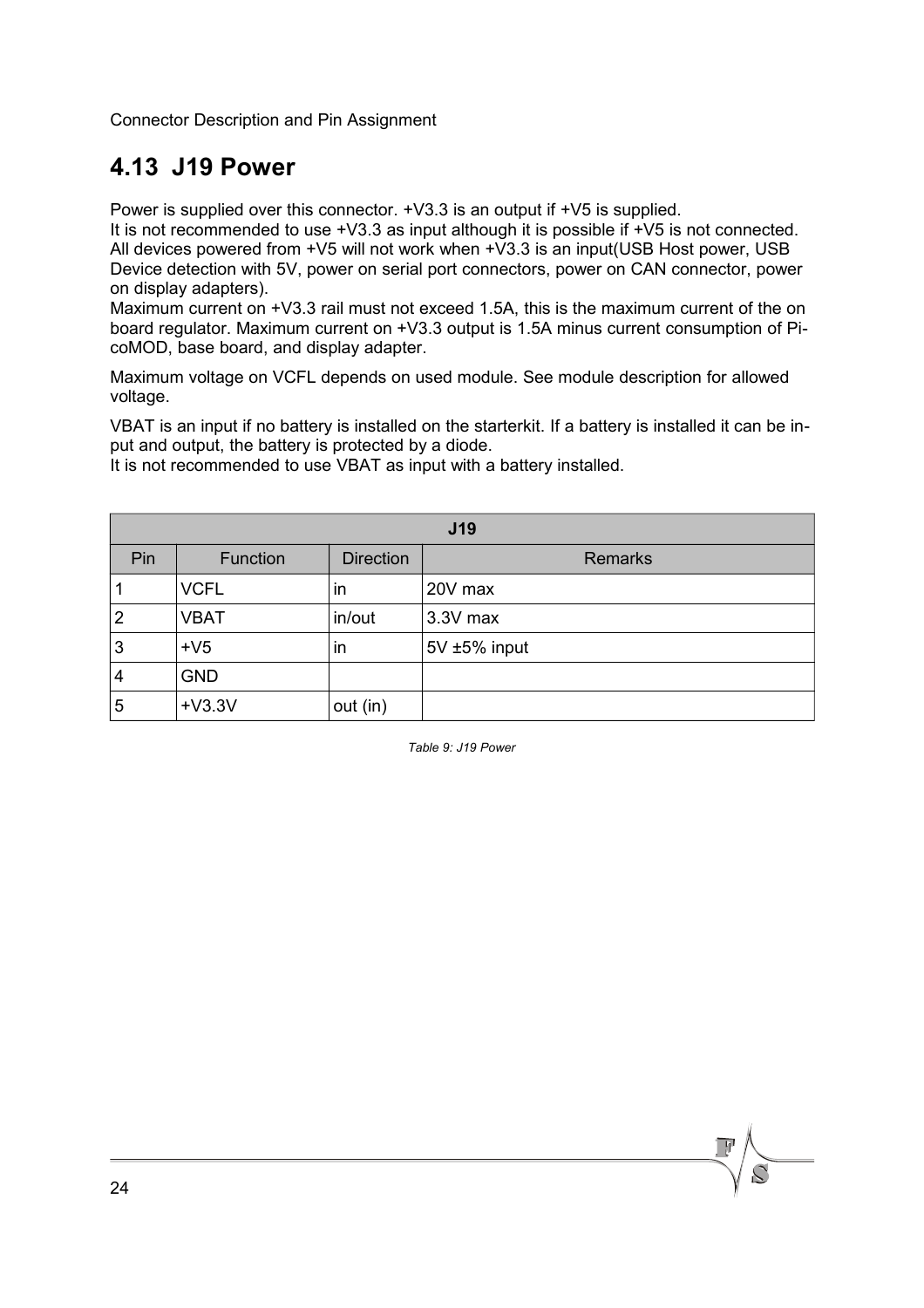### <span id="page-24-1"></span>**4.14 J28 VCFL**

The backlight power for the PicoMODs with LVDS on board is on this connector. It is supplied from VCFL on connector J19 and switched with a MOSFET. On pin 2 a PWM signal is available for backlight dimming.

See display driver documentation for details on backlight switching and PWM frequency.

Maximum input voltage on J19 is 20V, minimum is 5V. Maximum current is 2A.

| <b>J28</b> |                 |                                                          |  |
|------------|-----------------|----------------------------------------------------------|--|
| Pin        | <b>Function</b> | Remarks                                                  |  |
|            | <b>VCFL</b>     | VCFL from J19 switched by VCFLON (>5V required), 2A max. |  |
|            | <b>PWM</b>      | 3.3V, use RC filter for 0-3.3V analog voltage            |  |
|            | <b>GND</b>      |                                                          |  |

*Table 10: J28 VCFL*

### <span id="page-24-0"></span>**4.15 J31 Touch**

You can connect a standard 4-wire resistive touch panel with this connector.

The signal is filtered with ferrite beads and capacitors. The values of the components depend on your requirements on touch accuracy, touch speed, EMC, and ESD. See also touch driver documentation for software configuration.

For ESD protection low capacitance protection diodes are recommended (like for USB).

| J31            |                 |                                               |  |
|----------------|-----------------|-----------------------------------------------|--|
| Pin            | Function        | <b>Remarks</b>                                |  |
|                | <b>TOUCH X+</b> | Ferrite bead and 10nF capacitor on starterkit |  |
| $\overline{2}$ | <b>TOUCH Y+</b> | Ferrite bead and 10nF capacitor on starterkit |  |
| 3              | <b>TOUCH X-</b> | Ferrite bead and 10nF capacitor on starterkit |  |
| $\overline{4}$ | <b>TOUCH Y-</b> | Ferrite bead and 10nF capacitor on starterkit |  |

*Table 11: J31 Touch*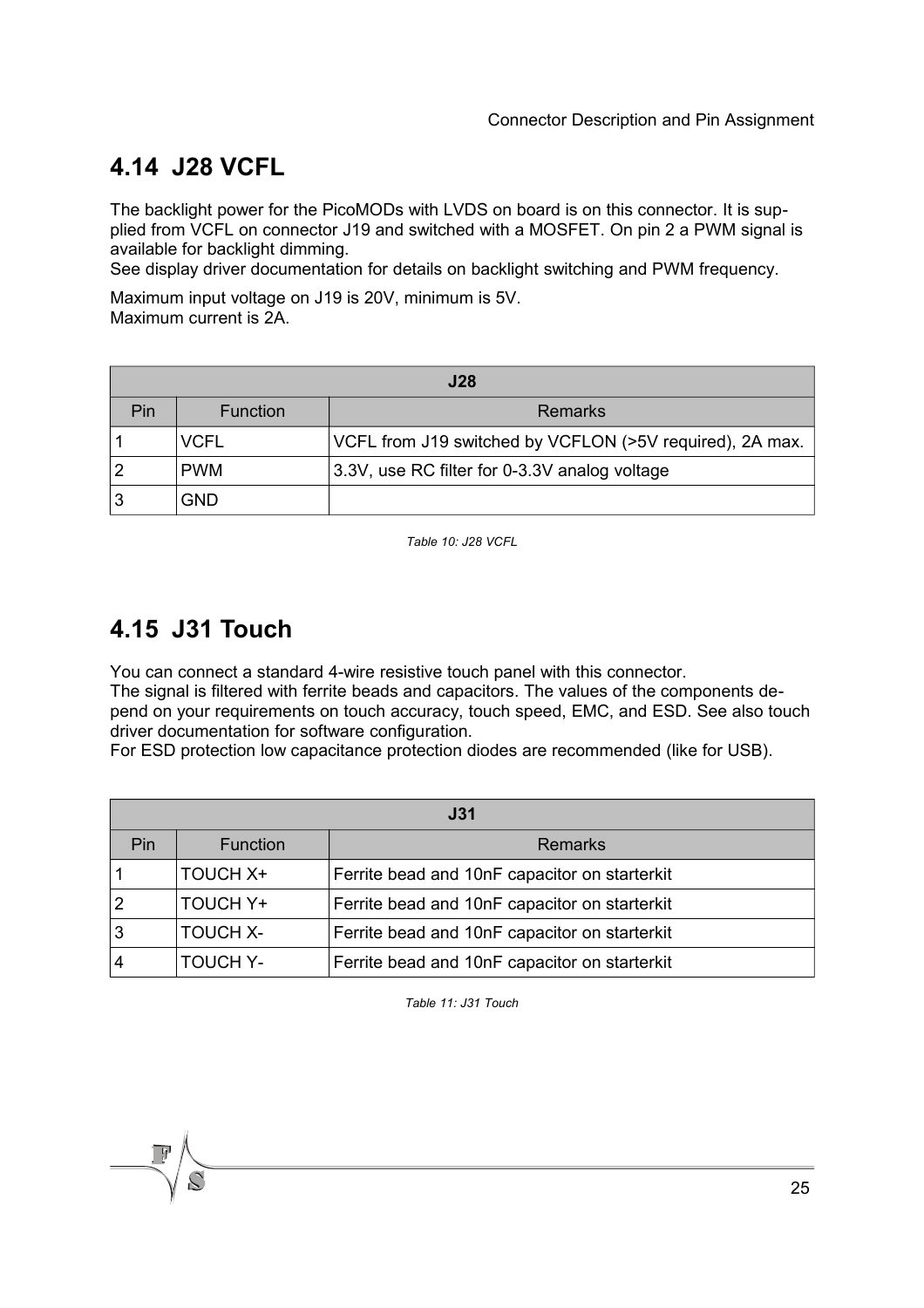### <span id="page-25-3"></span>**4.16 Configuration Options**

#### <span id="page-25-2"></span>**4.16.1 J13 USB Device Voltage**

The voltage on the USB Device detect pin can be configured with this jumper. For PicoMOD3/4 it must be set to 3.3V, for PicoMOD6/7 it must be set to 5V. Incorrect setting can damage the PicoMOD! See PicoMOD hardware documentation for the correct voltage.

| Connection | Setting                    |
|------------|----------------------------|
| 1-2        | Voltage to PicoMOD is 5V   |
| $2 - 3$    | Voltage to PicoMOD is 3.3V |

*Table 12: USB Device Voltage Setting*

#### <span id="page-25-1"></span>**4.16.2 J16 SDCard Voltage**

This jumper controls the power to the SD card. It can be set to power control by PicoMOD or always powered.

Default setting is power control by PicoMOD.

| Connection | Setting                       |  |  |  |  |
|------------|-------------------------------|--|--|--|--|
| $1 - 2$    | Voltage controlled by PicoMOD |  |  |  |  |
| $2 - 3$    | Voltage always on             |  |  |  |  |

*Table 13: SDCard Voltage Setting*

#### <span id="page-25-0"></span>**4.16.3 J30 Bootsel**

This jumper is only used for production. Do not use in your circuit. The usage of the BOOT-SEL pins is different on each PicoMOD and can be changed without notice.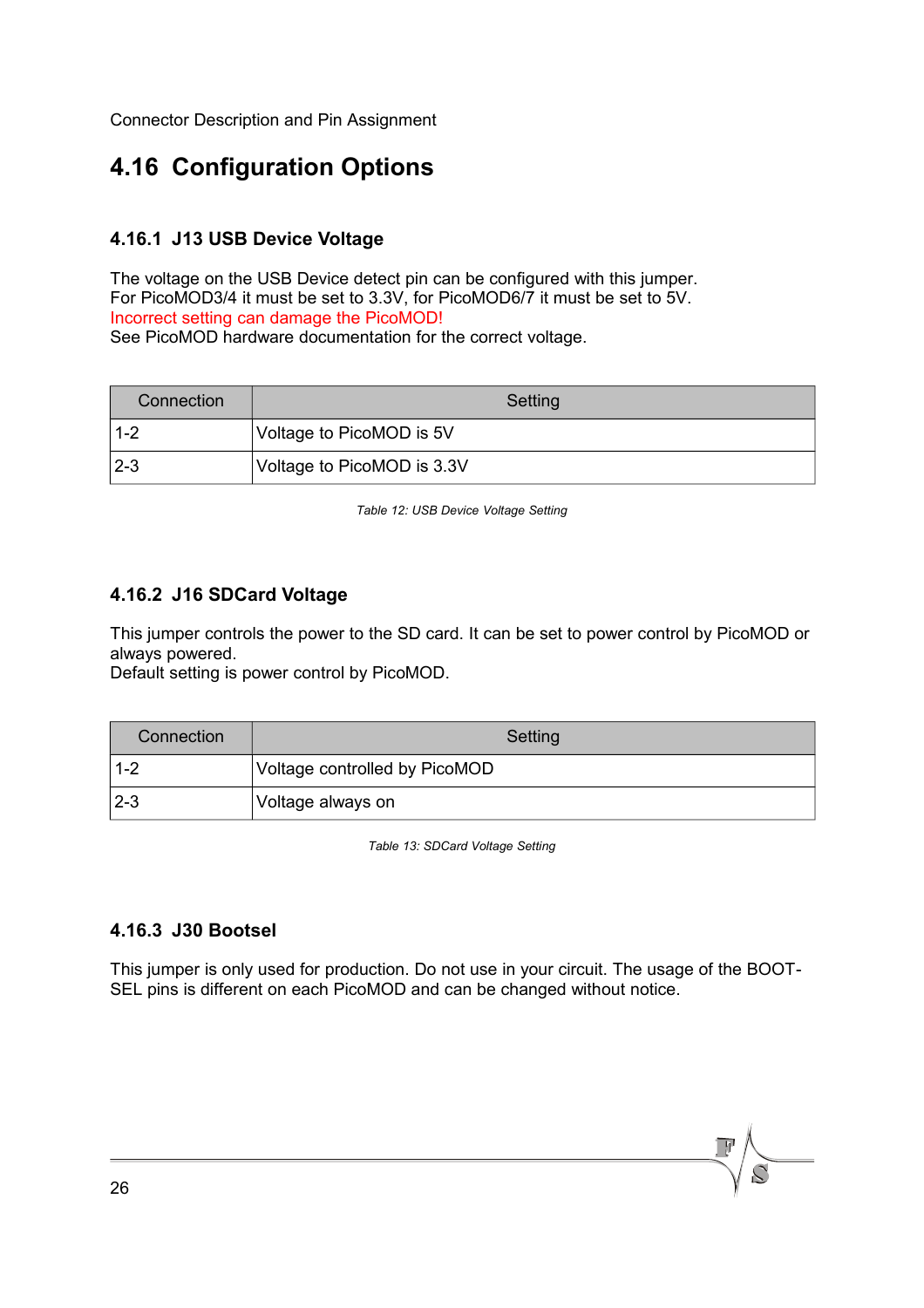### <span id="page-26-1"></span><span id="page-26-0"></span>**5.1 Legacy LCD Module**

The Legacy LCD Module provides compatibility to the NetDCU LCD interface standard. You cannot use this module with a PicoMOD with on-board LVDS interface. LCD voltage is set with jumpers J15/J16/J32.

Maximum VCFL input voltage on J19 is 20V, minimum is 5V. Maximum current is 2A LCD buffers are normally 74AHC245, they can be replaced with 74LVC8T245 or series resistance. See schematic for details.

|                         | J22            |                                                            |  |  |  |  |
|-------------------------|----------------|------------------------------------------------------------|--|--|--|--|
| Pin                     | Function       | <b>Remarks</b>                                             |  |  |  |  |
| $\mathbf 1$             | <b>GND</b>     |                                                            |  |  |  |  |
| $\mathbf 2$             | R <sub>1</sub> |                                                            |  |  |  |  |
| 3                       | R <sub>0</sub> | <b>Red LSB</b>                                             |  |  |  |  |
| $\overline{\mathbf{4}}$ | G <sub>5</sub> | Green MSB                                                  |  |  |  |  |
| 5                       | G <sub>3</sub> |                                                            |  |  |  |  |
| 6                       | G <sub>3</sub> |                                                            |  |  |  |  |
| 7                       | G <sub>2</sub> |                                                            |  |  |  |  |
| 8                       | <b>GND</b>     |                                                            |  |  |  |  |
| 9                       | B <sub>3</sub> |                                                            |  |  |  |  |
| 10                      | <b>B2</b>      |                                                            |  |  |  |  |
| 11                      | <b>B1</b>      |                                                            |  |  |  |  |
| 12                      | B <sub>0</sub> | <b>Blue LSB</b>                                            |  |  |  |  |
| 13                      | G <sub>1</sub> |                                                            |  |  |  |  |
| 14                      | G <sub>0</sub> | <b>Green LSB</b>                                           |  |  |  |  |
| 15                      | B <sub>5</sub> | <b>Blue MSB</b>                                            |  |  |  |  |
| 16                      | <b>B4</b>      |                                                            |  |  |  |  |
| 17                      | <b>GND</b>     |                                                            |  |  |  |  |
| 18                      | <b>VEEK</b>    | 0-3.3V analog voltage, remove capacitor C?? for PWM signal |  |  |  |  |
| 19                      | <b>CLK</b>     |                                                            |  |  |  |  |
| 20                      | <b>VSYNC</b>   |                                                            |  |  |  |  |
| 21                      | <b>DE</b>      |                                                            |  |  |  |  |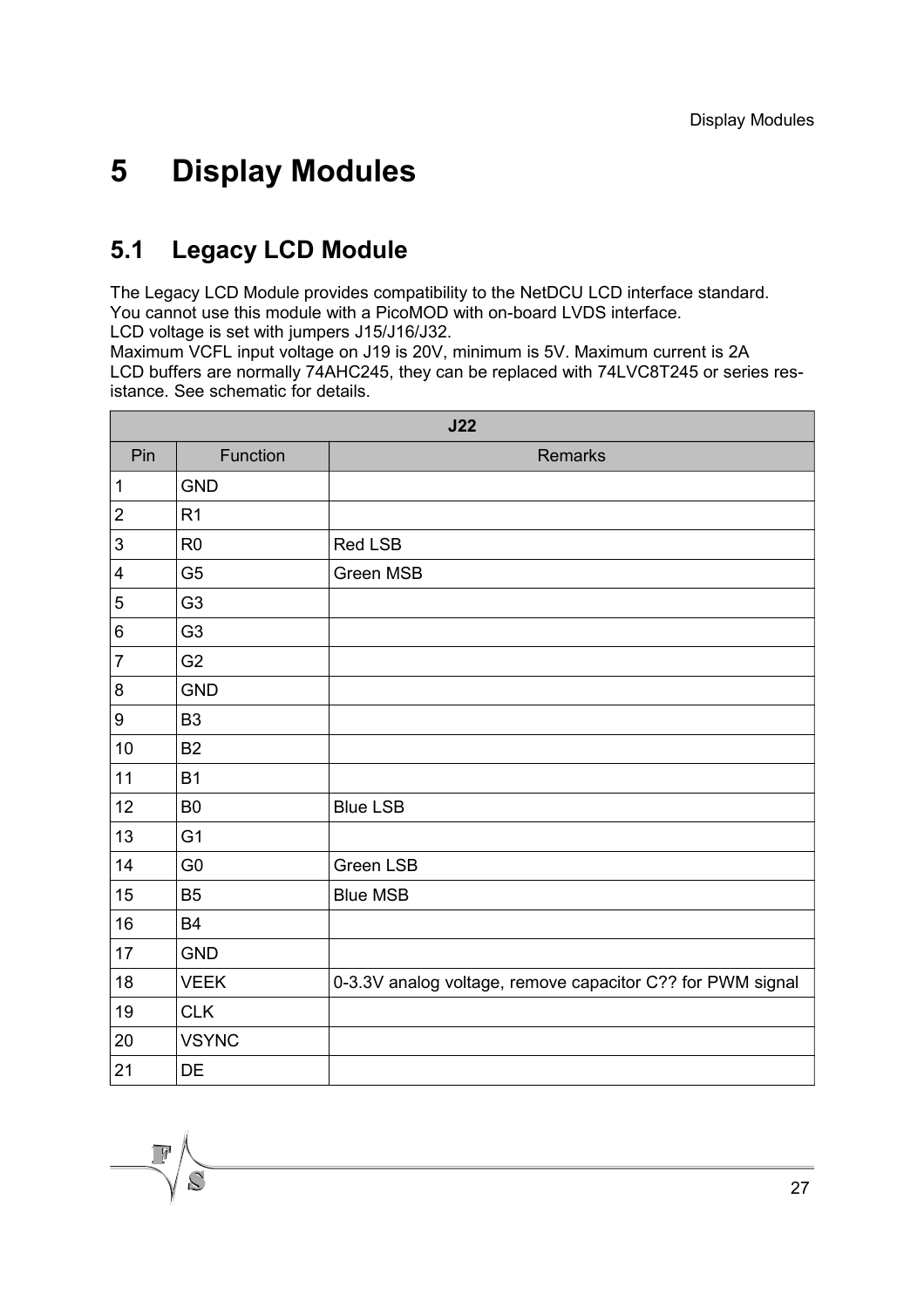| J22 |                |                                                          |  |  |  |  |
|-----|----------------|----------------------------------------------------------|--|--|--|--|
| Pin | Function       | <b>Remarks</b>                                           |  |  |  |  |
| 22  | <b>HSYNC</b>   |                                                          |  |  |  |  |
| 23  | <b>DEN</b>     |                                                          |  |  |  |  |
| 24  | <b>GND</b>     |                                                          |  |  |  |  |
| 25  | <b>VLCD</b>    |                                                          |  |  |  |  |
| 26  | <b>NC</b>      |                                                          |  |  |  |  |
| 27  | <b>NC</b>      |                                                          |  |  |  |  |
| 28  | <b>GND</b>     |                                                          |  |  |  |  |
| 29  | <b>NC</b>      |                                                          |  |  |  |  |
| 30  | <b>VCFL</b>    | VCFL from J19 switched by VCFLON (>5V required), 2A max. |  |  |  |  |
| 31  | R <sub>2</sub> |                                                          |  |  |  |  |
| 32  | R <sub>3</sub> |                                                          |  |  |  |  |
| 33  | R <sub>4</sub> |                                                          |  |  |  |  |
| 34  | R <sub>5</sub> | <b>Red MSB</b>                                           |  |  |  |  |

*Table 14: Legacy LCD Module*



#### Set only one jumper!

| Jumper      | Setting                                                                      |
|-------------|------------------------------------------------------------------------------|
| <b>JP15</b> | Buffer supplied with +3.3V, default setting                                  |
| JP16        | Buffer supplied with VLCD, use only with 74LVC8T245, VLCD supplied from IC11 |
| <b>JP32</b> | Buffer supplied with +5V                                                     |

 $\overline{\mathbb{R}}$ 

 $\overline{S}$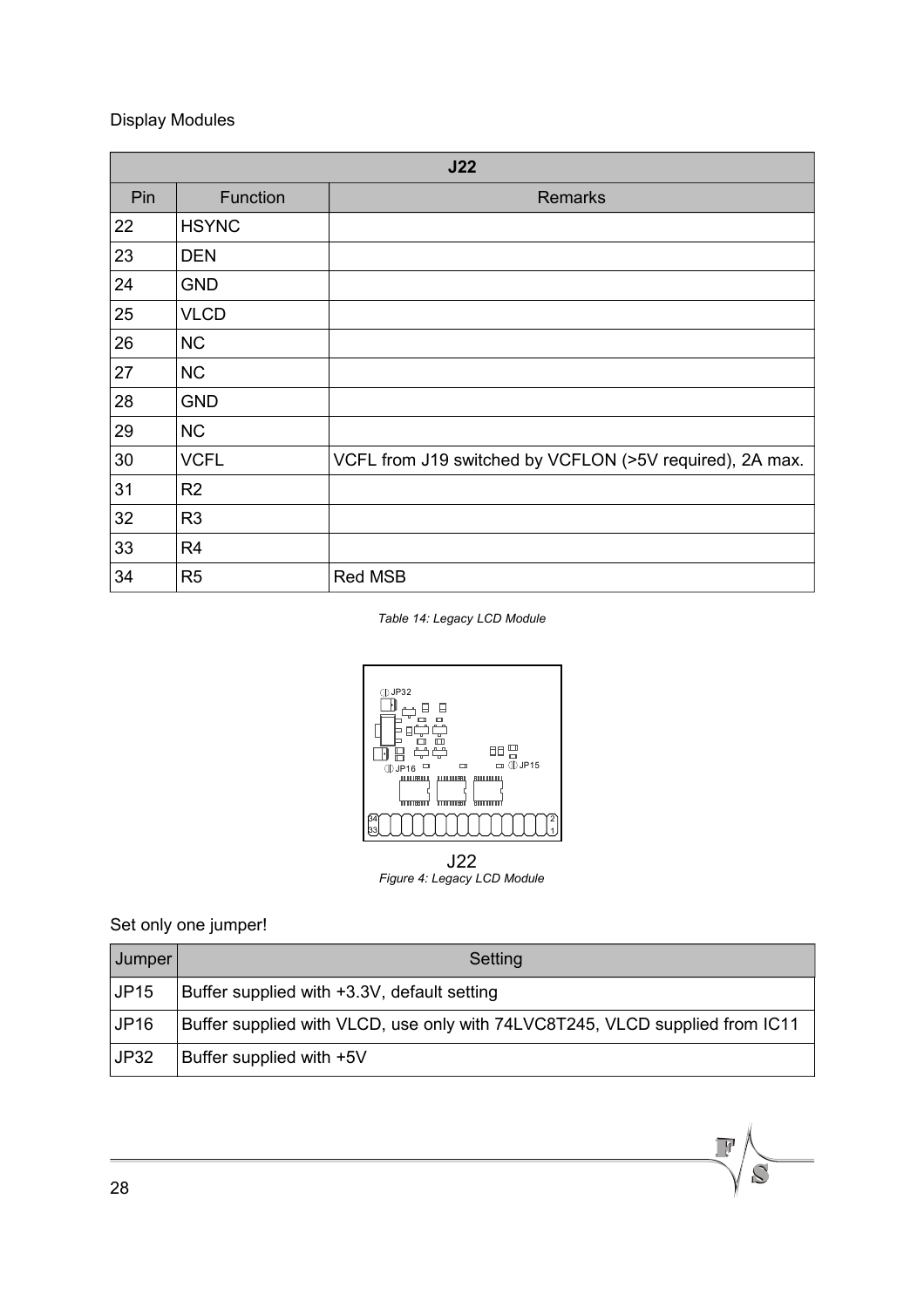### <span id="page-28-0"></span>**5.2 Hitachi LCD Module**

You can connect many Hitachi LCDs with this module. You can find a list with possible displays and configurations in Table [17.](#page-30-0)

You cannot use this module with a PicoMOD with on-board LVDS interface. Maximum VCFL input voltage on J19 is 20V, minimum is 5V.

|                         | J20             |                 |  |  |  |  |  |
|-------------------------|-----------------|-----------------|--|--|--|--|--|
| Pin                     | Function        | <b>Remarks</b>  |  |  |  |  |  |
| $\mathbf 1$             | <b>VLCD</b>     |                 |  |  |  |  |  |
| $\overline{2}$          | <b>VLCD</b>     |                 |  |  |  |  |  |
| $\mathsf 3$             | <b>VLCD/GND</b> | JP1/JP2         |  |  |  |  |  |
| $\overline{\mathbf{4}}$ | <b>VLCD/GND</b> | JP3/JP4         |  |  |  |  |  |
| $\mathbf 5$             | <b>NC</b>       |                 |  |  |  |  |  |
| $\,6$                   | DE              |                 |  |  |  |  |  |
| $\overline{7}$          | <b>GND</b>      |                 |  |  |  |  |  |
| $\bf 8$                 | <b>CLK</b>      | JP <sub>5</sub> |  |  |  |  |  |
| $\boldsymbol{9}$        | <b>GND</b>      |                 |  |  |  |  |  |
| 10                      | <b>NC</b>       |                 |  |  |  |  |  |
| 11                      | <b>GND</b>      |                 |  |  |  |  |  |
| 12                      | B <sub>5</sub>  |                 |  |  |  |  |  |
| 13                      | <b>B4</b>       |                 |  |  |  |  |  |
| 14                      | B <sub>3</sub>  |                 |  |  |  |  |  |
| 15                      | <b>GND</b>      |                 |  |  |  |  |  |
| 16                      | <b>B2</b>       |                 |  |  |  |  |  |
| 17                      | <b>B1</b>       |                 |  |  |  |  |  |
| 18                      | B <sub>0</sub>  |                 |  |  |  |  |  |
| 19                      | <b>GND</b>      |                 |  |  |  |  |  |
| 20                      | G <sub>5</sub>  |                 |  |  |  |  |  |
| 21                      | G4              |                 |  |  |  |  |  |
| 22                      | G <sub>3</sub>  |                 |  |  |  |  |  |
| 23                      | <b>GND</b>      |                 |  |  |  |  |  |
| 24                      | G <sub>2</sub>  |                 |  |  |  |  |  |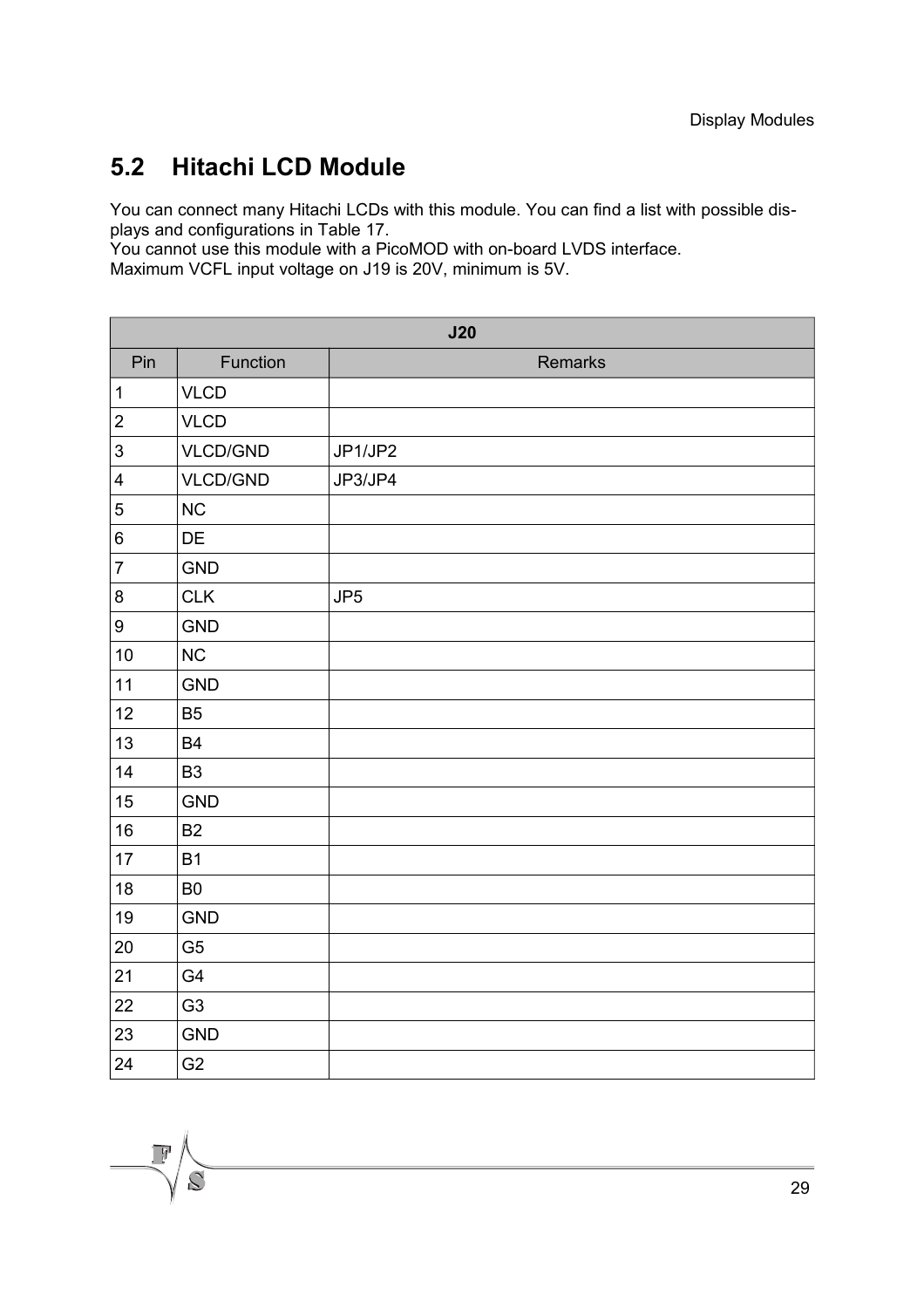| J20 |                |           |  |  |  |
|-----|----------------|-----------|--|--|--|
| Pin | Function       | Remarks   |  |  |  |
| 25  | G <sub>1</sub> |           |  |  |  |
| 26  | G <sub>0</sub> |           |  |  |  |
| 27  | <b>GND</b>     |           |  |  |  |
| 28  | R <sub>5</sub> |           |  |  |  |
| 29  | R <sub>4</sub> |           |  |  |  |
| 30  | R <sub>3</sub> |           |  |  |  |
| 31  | <b>GND</b>     |           |  |  |  |
| 32  | R <sub>2</sub> |           |  |  |  |
| 33  | R <sub>1</sub> |           |  |  |  |
| 34  | R <sub>0</sub> |           |  |  |  |
| 35  | <b>VLCD</b>    | JP6       |  |  |  |
| 36  | <b>GND</b>     |           |  |  |  |
| 37  | $X + /GND$     | JP7/JP8   |  |  |  |
| 38  | Y+/CLK         | JP9/JP10  |  |  |  |
| 39  | X-/GND         | JP11/JP12 |  |  |  |
| 40  | Y-/GND         | JP13/JP14 |  |  |  |

#### *Table 15: J20 Display Connector Hitachi LCD Module*

| .127 |             |                                              |  |  |  |
|------|-------------|----------------------------------------------|--|--|--|
| Pin  | Function    | Remarks                                      |  |  |  |
|      | <b>VCFL</b> | Min. 5V, max. 20V, switched from VCFL on J19 |  |  |  |
|      | <b>PWM</b>  |                                              |  |  |  |
| 3    | <b>GND</b>  |                                              |  |  |  |

*Tabelle 16: J27 VCFL Hitachi LCD Module*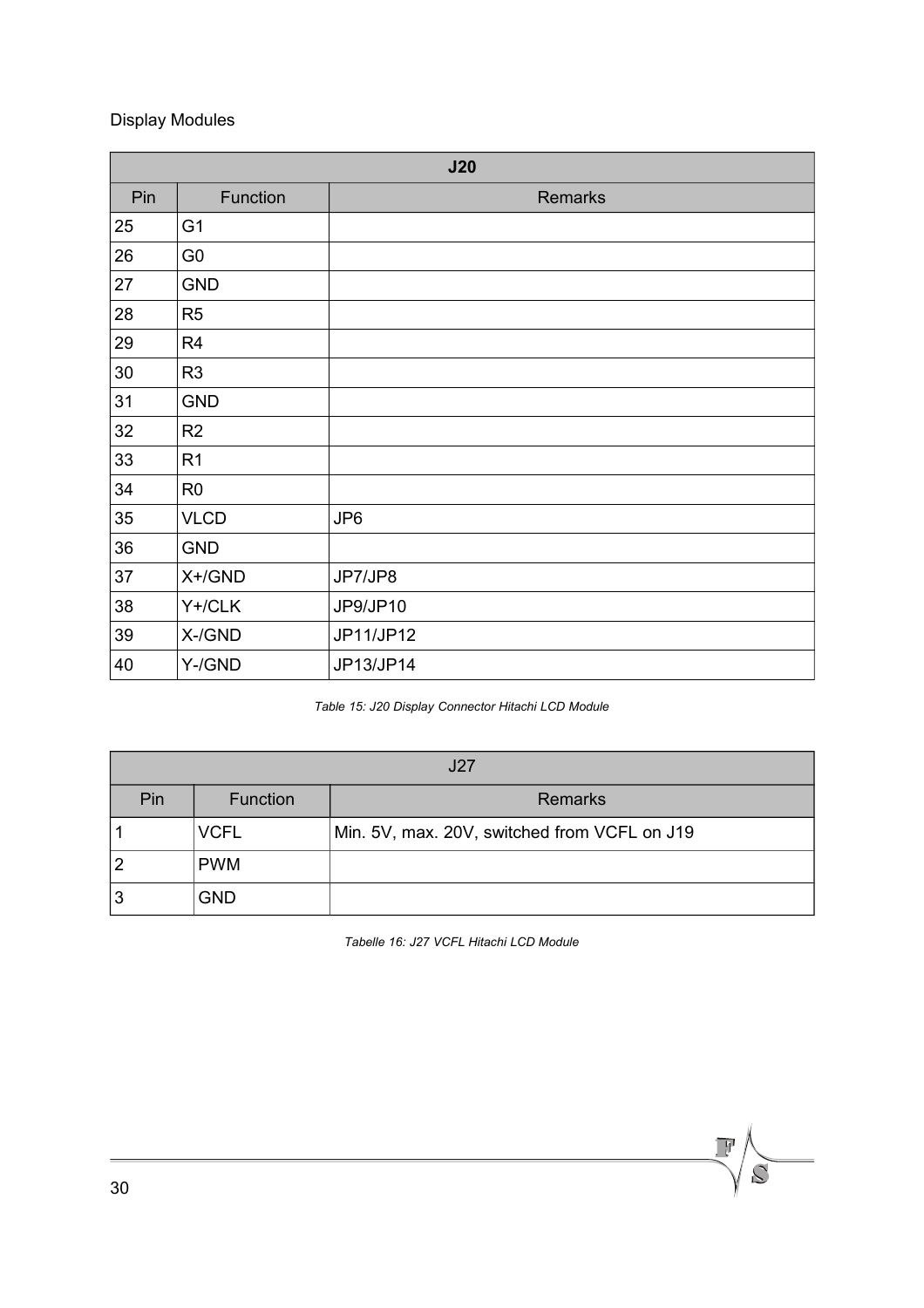

*Figure 5: Hitachi LCD Module*

| <b>Display</b> | <b>JP</b><br>1 | JP <sub>2</sub>          | JP3            | JP4                      | JP <sub>5</sub>              | JP6          | JP7/JP9/JP11/JP13        | JP8/JP10/JP12/JP14           |
|----------------|----------------|--------------------------|----------------|--------------------------|------------------------------|--------------|--------------------------|------------------------------|
| <b>TX14D11</b> | X              | $\overline{\phantom{a}}$ | $\pmb{\times}$ | $\overline{\phantom{0}}$ | X                            |              | $\star$                  | -                            |
| <b>TX14D12</b> | $\mathsf{x}$   | $\blacksquare$           | X              | -                        | $\mathsf{x}$                 |              | $\star$                  | $\qquad \qquad \blacksquare$ |
| <b>TX14D14</b> | $***$          | $***$                    | $***$          | $***$                    | X                            | $\mathsf{x}$ | $\star$                  | $\overline{\phantom{a}}$     |
| <b>TX14D17</b> | $***$          | $***$                    | $***$          | $***$                    | X                            | $\mathsf{x}$ | $\star$                  | $\overline{\phantom{a}}$     |
| <b>TX16D11</b> | X              | $\overline{\phantom{a}}$ | X              | -                        | X                            |              | $^\star$                 | $\overline{\phantom{a}}$     |
| <b>TX18D16</b> | X              | $\overline{a}$           | $\mathsf{x}$   | -                        | $\overline{\phantom{a}}$     |              | ۰                        | X                            |
| <b>TX18D35</b> |                |                          |                |                          | X                            |              | $\star$                  | $\overline{\phantom{a}}$     |
| <b>TX18D57</b> | $\mathsf{x}$   | $\overline{\phantom{a}}$ | $\mathsf{x}$   | -                        | $\overline{\phantom{a}}$     |              | -                        | X                            |
| <b>TX20D16</b> | X              | $\overline{\phantom{a}}$ | X              | -                        | $\overline{\phantom{a}}$     |              | $\overline{\phantom{a}}$ | X                            |
| <b>TX20D17</b> | $\mathsf{x}$   | $\overline{\phantom{a}}$ | $\mathsf{x}$   | -                        | ۰                            |              |                          | X                            |
| <b>TX23D12</b> | X              | $\overline{\phantom{a}}$ | $\pmb{\times}$ | -                        | $\overline{\phantom{a}}$     |              | $\overline{\phantom{a}}$ | $\pmb{\times}$               |
| <b>TX31D55</b> | X              | -                        | X              | -                        | $\qquad \qquad \blacksquare$ |              | ۰                        | X                            |

<span id="page-30-0"></span>*Table 17: Hitachi LCD Module Configuration*

- x: solder jumper set
- -: no jumper set
- \*: jumper set if touch signals on pins 37-40
- \*\*: depends on desired scan direction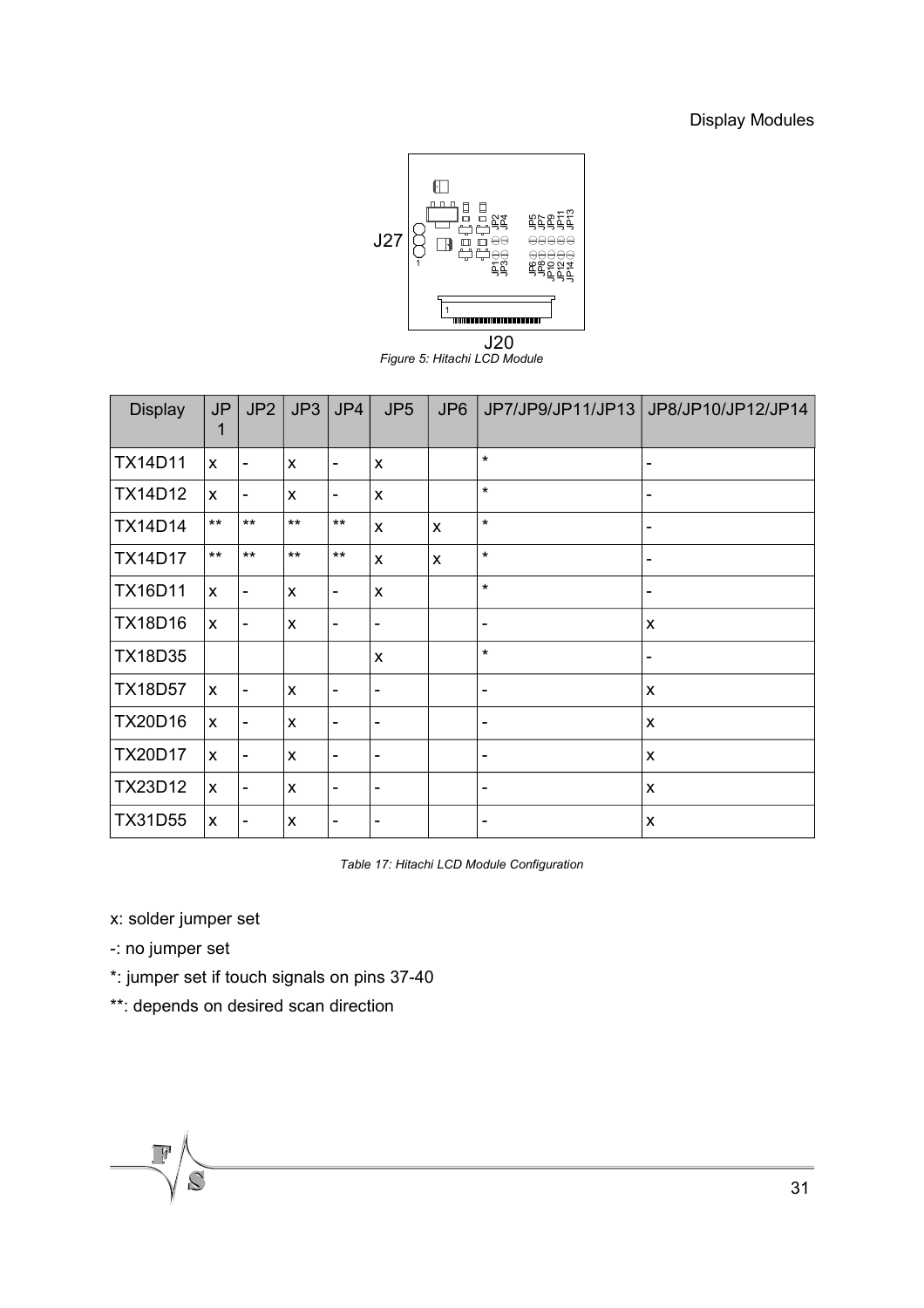## <span id="page-31-0"></span>**5.3 EDT LCD Module**

You can connect many EDT LCDs with this module. A list with possible displays is shown below.

You cannot use this module with a PicoMOD with on-board LVDS interface.

Maximum VCFL input voltage on J19 is 8V.

| J21              |                 |                                                                                                                    |  |  |  |
|------------------|-----------------|--------------------------------------------------------------------------------------------------------------------|--|--|--|
| Pin              | Function        | <b>Remarks</b>                                                                                                     |  |  |  |
| 1                | <b>GND</b>      |                                                                                                                    |  |  |  |
| $\overline{2}$   | <b>GND</b>      |                                                                                                                    |  |  |  |
| 3                | <b>VCFL</b>     | Directly connected to J19                                                                                          |  |  |  |
| 4                | <b>VCFL</b>     | Directly connected to J19                                                                                          |  |  |  |
| 5                | <b>VCFLON</b>   |                                                                                                                    |  |  |  |
| 6                | <b>VDIM/PWM</b> | 0-3.3V backlight dimming voltage. Remove filter capacitor C60<br>for PWM signal (replace R53 with 0R if required). |  |  |  |
| 7                | nRESET          | Configured with JP17, see Table 19 for configurations                                                              |  |  |  |
| 8                | B <sub>5</sub>  | <b>MSB</b>                                                                                                         |  |  |  |
| $\boldsymbol{9}$ | <b>B4</b>       |                                                                                                                    |  |  |  |
| 10               | B <sub>3</sub>  |                                                                                                                    |  |  |  |
| 11               | <b>B2</b>       |                                                                                                                    |  |  |  |
| 12               | <b>B1</b>       |                                                                                                                    |  |  |  |
| 13               | B <sub>0</sub>  | <b>LBS</b>                                                                                                         |  |  |  |
| 14               | <b>GND</b>      |                                                                                                                    |  |  |  |
| 15               | G <sub>5</sub>  | <b>MSB</b>                                                                                                         |  |  |  |
| 16               | G <sub>4</sub>  |                                                                                                                    |  |  |  |
| 17               | G <sub>3</sub>  |                                                                                                                    |  |  |  |
| 18               | G <sub>2</sub>  |                                                                                                                    |  |  |  |
| 19               | G <sub>1</sub>  |                                                                                                                    |  |  |  |
| 20               | G <sub>0</sub>  | <b>LSB</b>                                                                                                         |  |  |  |
| 21               | <b>GND</b>      |                                                                                                                    |  |  |  |
| 22               | R <sub>5</sub>  | <b>MSB</b>                                                                                                         |  |  |  |
| 23               | R <sub>4</sub>  |                                                                                                                    |  |  |  |

 $\overline{S}$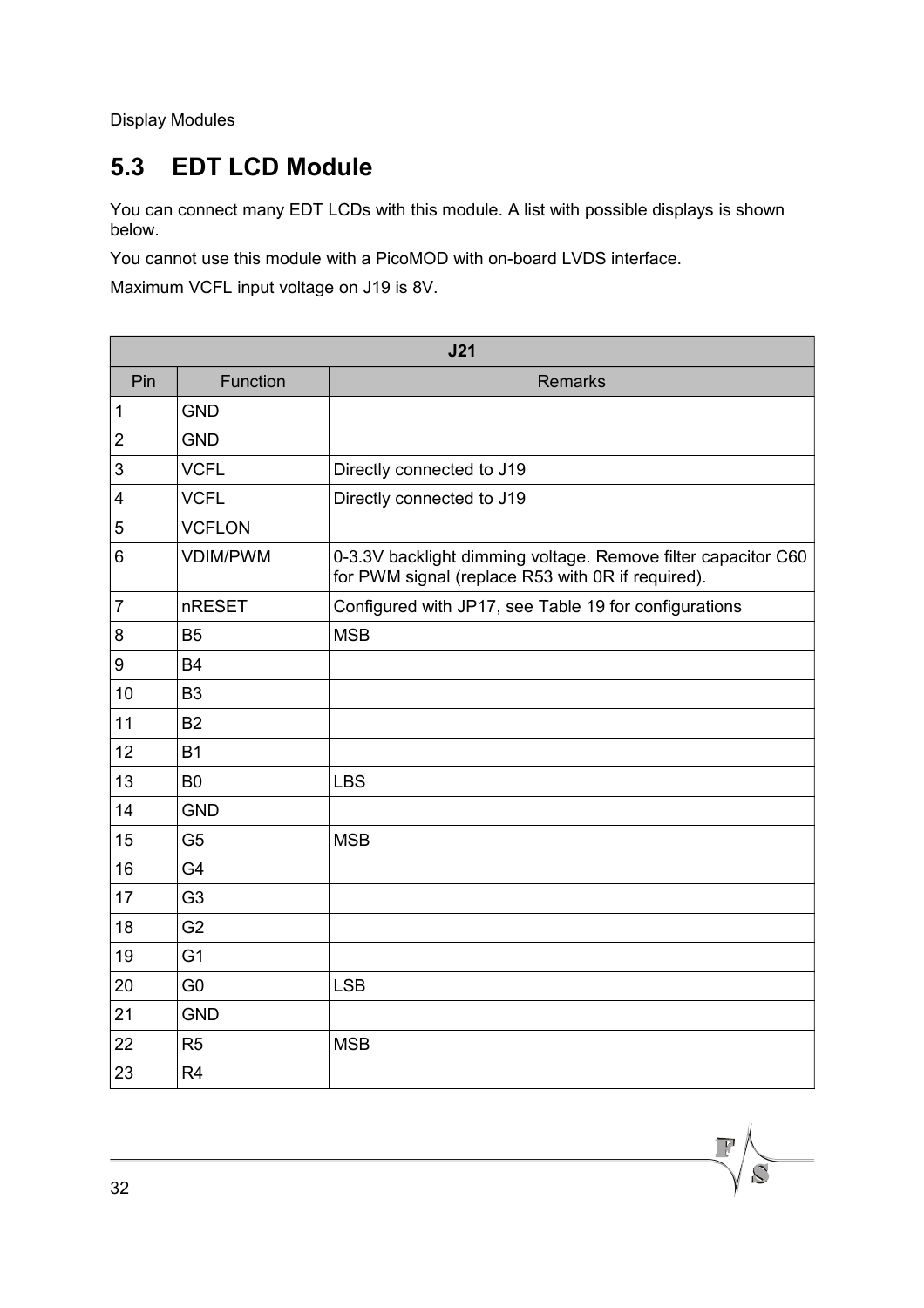| J <sub>21</sub> |                 |                                                                                             |  |  |  |
|-----------------|-----------------|---------------------------------------------------------------------------------------------|--|--|--|
| Pin             | <b>Function</b> | <b>Remarks</b>                                                                              |  |  |  |
| 24              | R <sub>3</sub>  |                                                                                             |  |  |  |
| 25              | R <sub>2</sub>  |                                                                                             |  |  |  |
| 26              | R <sub>1</sub>  |                                                                                             |  |  |  |
| 27              | R <sub>0</sub>  | <b>LSB</b>                                                                                  |  |  |  |
| 28              | <b>CLK</b>      |                                                                                             |  |  |  |
| 29              | <b>GND</b>      |                                                                                             |  |  |  |
| 30              | <b>HSYNC</b>    | Configured with JP18, see Table 19 for configurations                                       |  |  |  |
| 31              | <b>VSYNC</b>    | Configured with JP19, see Table 19 for configurations                                       |  |  |  |
| 32              | DE              | Configured with JP20, see Table 19 for configurations                                       |  |  |  |
| 33              | <b>VLCD/GND</b> | Configured with JP21/JP22, see Table 19 for configurations                                  |  |  |  |
| 34              | <b>VLCD/GND</b> | Configured with JP30/JP31, see Table 19 for configurations                                  |  |  |  |
| 35              | <b>GND</b>      |                                                                                             |  |  |  |
| 36              | <b>VLCD</b>     |                                                                                             |  |  |  |
| 37              | Y-/SDA          | Configured with JP23/JP24, see Table 19 for configurations.<br>SDA with 2k2 pull-up to VLCD |  |  |  |
| 38              | X-/SCL          | Configured with JP25/JP26, see Table 19 for configurations.<br>SCL with 2k2 pull-up to VLCD |  |  |  |
| 39              | Y+/INT          | Configured with JP27/JP28, see Table 19 for configurations                                  |  |  |  |
| 40              | $X +$           | Configured with JP29, see Table 19 for configurations                                       |  |  |  |

*Table 18: J21 Display connector EDT LCD Module*



*Figure 6: EDT LCD Module*

 $\mathcal{L}$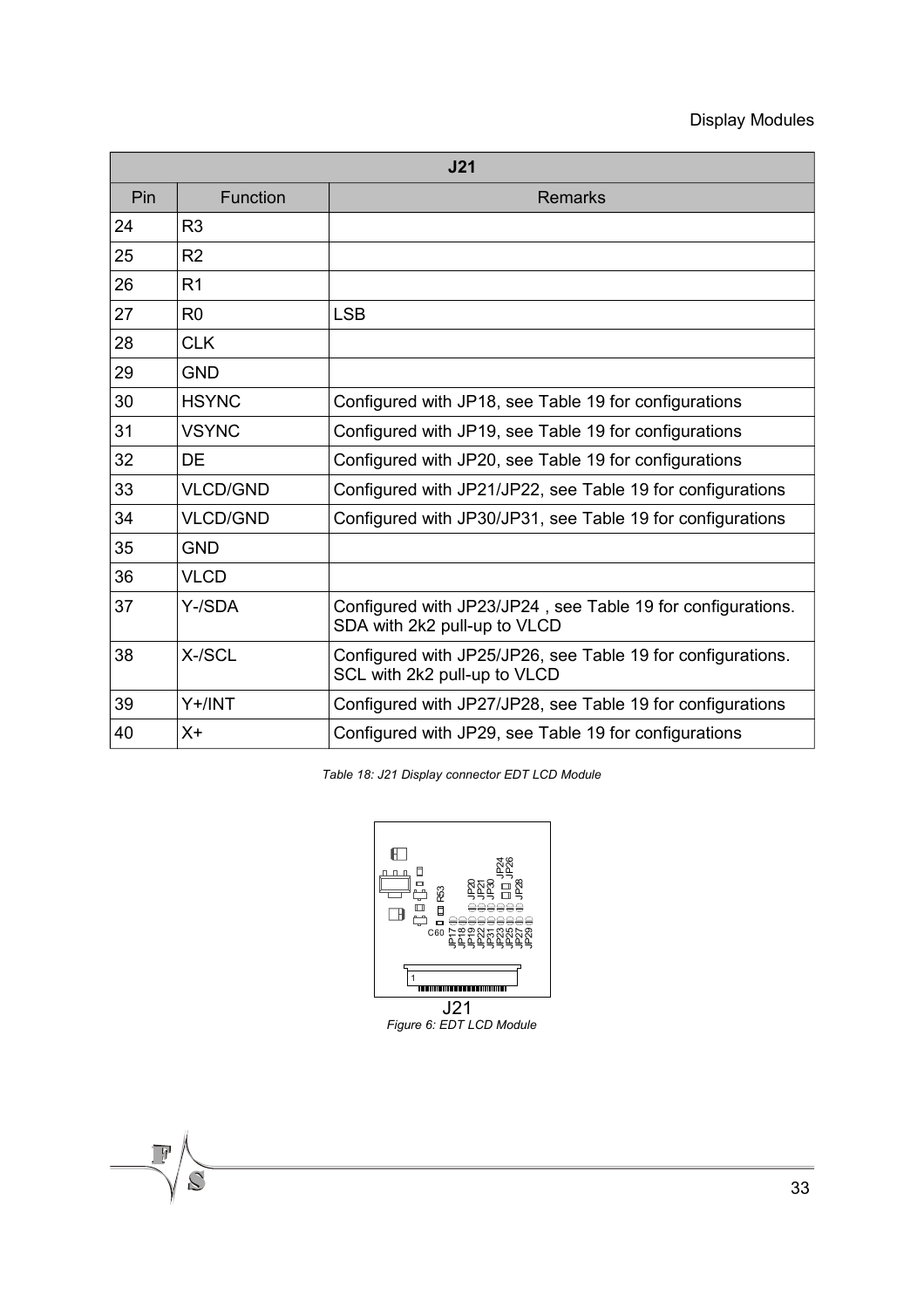| <b>Display</b>   | <b>JP17</b>               | JP18/<br>JP19** | <b>JP20</b><br>$**$ | <b>JP21</b> | <b>JP22</b>              | <b>JP30</b>              | <b>JP31</b>                  | JP23/JP25/<br>JP27/JP29   | JP24/JP26/<br><b>JP28</b> |
|------------------|---------------------------|-----------------|---------------------|-------------|--------------------------|--------------------------|------------------------------|---------------------------|---------------------------|
| ET035080DH6      | $\mathsf{x}$              | X               |                     |             |                          | ۰                        | X                            | X                         |                           |
| ET035080DM6      | $\boldsymbol{\mathsf{x}}$ | $\mathsf{x}$    |                     | -           |                          | -                        | X                            |                           |                           |
| ET043080DH6      | $\overline{\phantom{a}}$  | X               |                     | -           |                          | -                        | -                            | X                         |                           |
| ET043080DM6      |                           | X               |                     | ۰           |                          | $\overline{\phantom{0}}$ | -                            |                           |                           |
| ETM043080DH6     |                           | X               |                     |             | ۰                        |                          |                              | ٠                         | X                         |
| ET050080DH6      | X                         | X               |                     | ۰           | ۰                        | X                        | -                            | $\boldsymbol{\mathsf{x}}$ |                           |
| ET050080DM6      | $\mathsf{x}$              | $\mathsf{x}$    |                     | -           | -                        | X                        | -                            | $\blacksquare$            |                           |
| ET057080DH6      | $\mathsf{x}$              | $\mathsf{x}$    |                     | -           | $\overline{a}$           | -                        | -                            | X                         |                           |
| ET057080DM6      | X                         | X               | -                   | -           | $\overline{\phantom{0}}$ | -                        | -                            | -                         |                           |
| ET057090DHU      | $\mathsf{x}$              | X               |                     | $\star$     | $\star$                  |                          | -                            | $\boldsymbol{\mathsf{x}}$ |                           |
| ET070080DM6      | $\blacksquare$            | $\mathsf{x}$    | -                   | $\star$     | $\star$                  | -                        | $\qquad \qquad \blacksquare$ | $\overline{\phantom{a}}$  |                           |
| ETM070080DH6   x |                           | X               |                     | $\star$     | $\star$                  |                          | ۰                            | -                         |                           |

#### <span id="page-33-0"></span>*Table 19: EDT LCD Module Configuration*

 $\mathcal{S}$ 

x: solder jumper set

- -: no jumper set
- \*: depends on configuration
- \*\*: DE mode not configurable with this module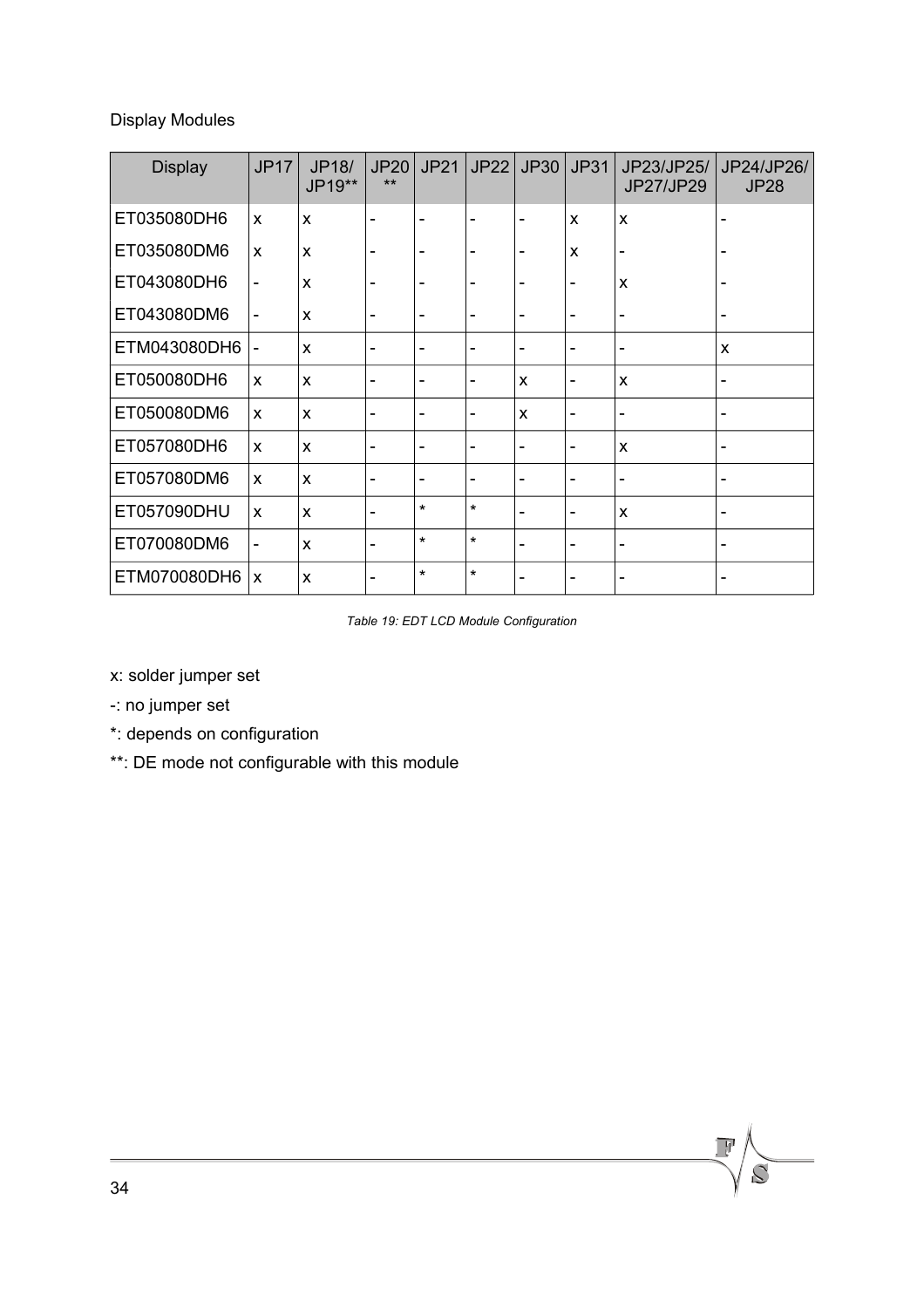#### <span id="page-34-0"></span>**5.4 HDMI Module**

The HDMI module provides a standard HDMI interface without audio signals. For possible resolutions see PicoMOD software documentation.

You cannot use this module with a PicoMOD with digital RBG interface.

| J18            |                    |                     |  |  |
|----------------|--------------------|---------------------|--|--|
| Pin            | Function           | <b>Remarks</b>      |  |  |
| $\mathbf 1$    | TMDS D2P           |                     |  |  |
| $\overline{2}$ | <b>TMDS SHIELD</b> |                     |  |  |
| 3              | TMDS D2M           |                     |  |  |
| 4              | TMDS D1P           |                     |  |  |
| 5              | <b>TMDS SHIELD</b> |                     |  |  |
| 6              | TMDS D1M           |                     |  |  |
| $\overline{7}$ | <b>TMDS D0P</b>    |                     |  |  |
| 8              | <b>TMDS SHIELD</b> |                     |  |  |
| 9              | <b>TMDS DOM</b>    |                     |  |  |
| 10             | <b>TMDS CLKP</b>   |                     |  |  |
| 11             | <b>TMDS SHIELD</b> |                     |  |  |
| 12             | <b>TMDS CLKM</b>   |                     |  |  |
| 13             | <b>CEC</b>         | 1k pull-down to GND |  |  |
| 14             | <b>NC</b>          |                     |  |  |
| 15             | <b>SCL</b>         |                     |  |  |
| 16             | <b>SDA</b>         |                     |  |  |
| 17             | <b>GND</b>         |                     |  |  |
| 18             | $+5V$              |                     |  |  |
| 19             | <b>HOTPLUG</b>     |                     |  |  |

*Table 20: HDMI Module*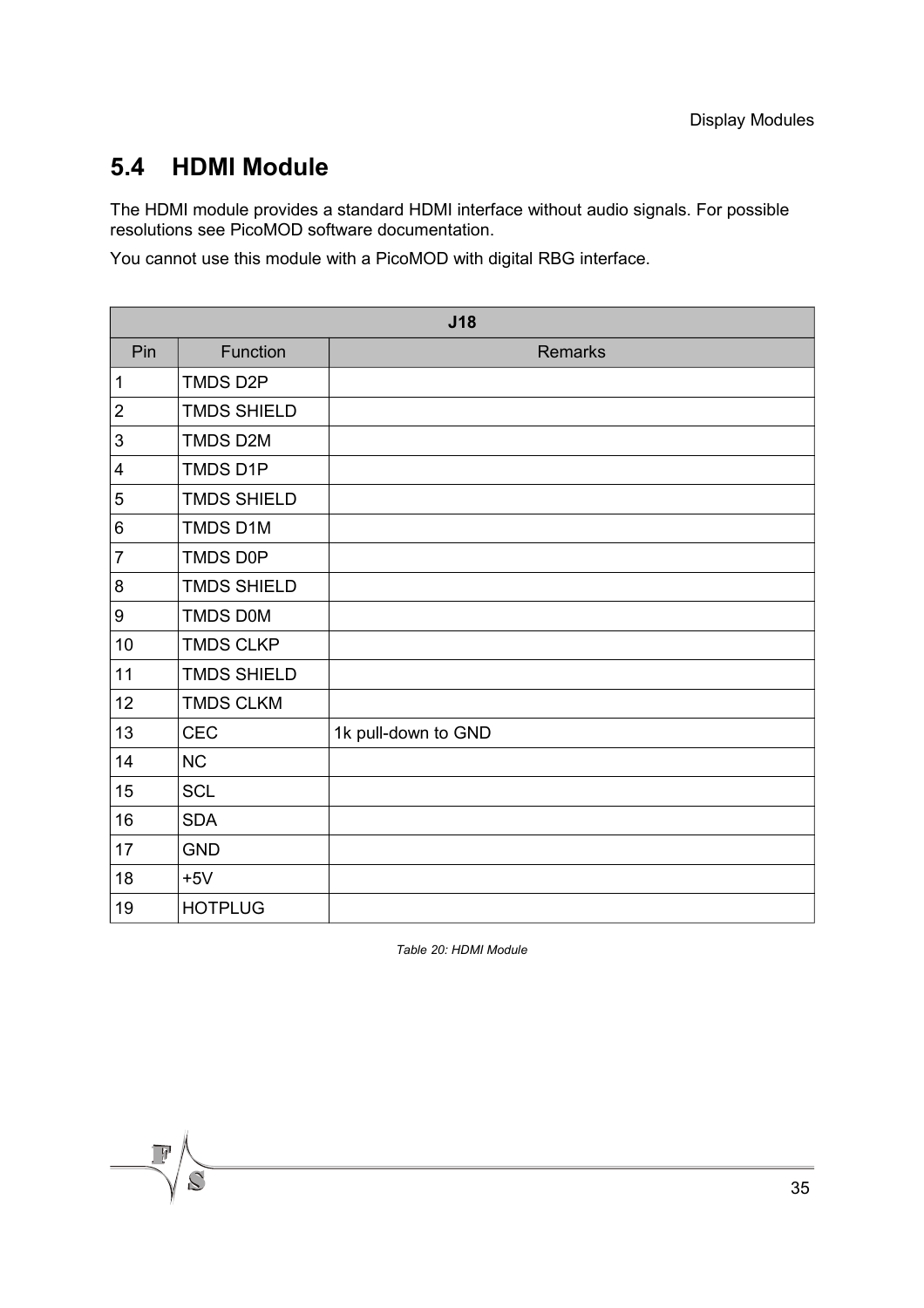

### <span id="page-35-0"></span>**5.5 Camera Module**

The camera module is shipped on request only, because the camera must be supported by software. Ask our sales for a quote.

You use this module only with a PicoMOD with LVDS interface.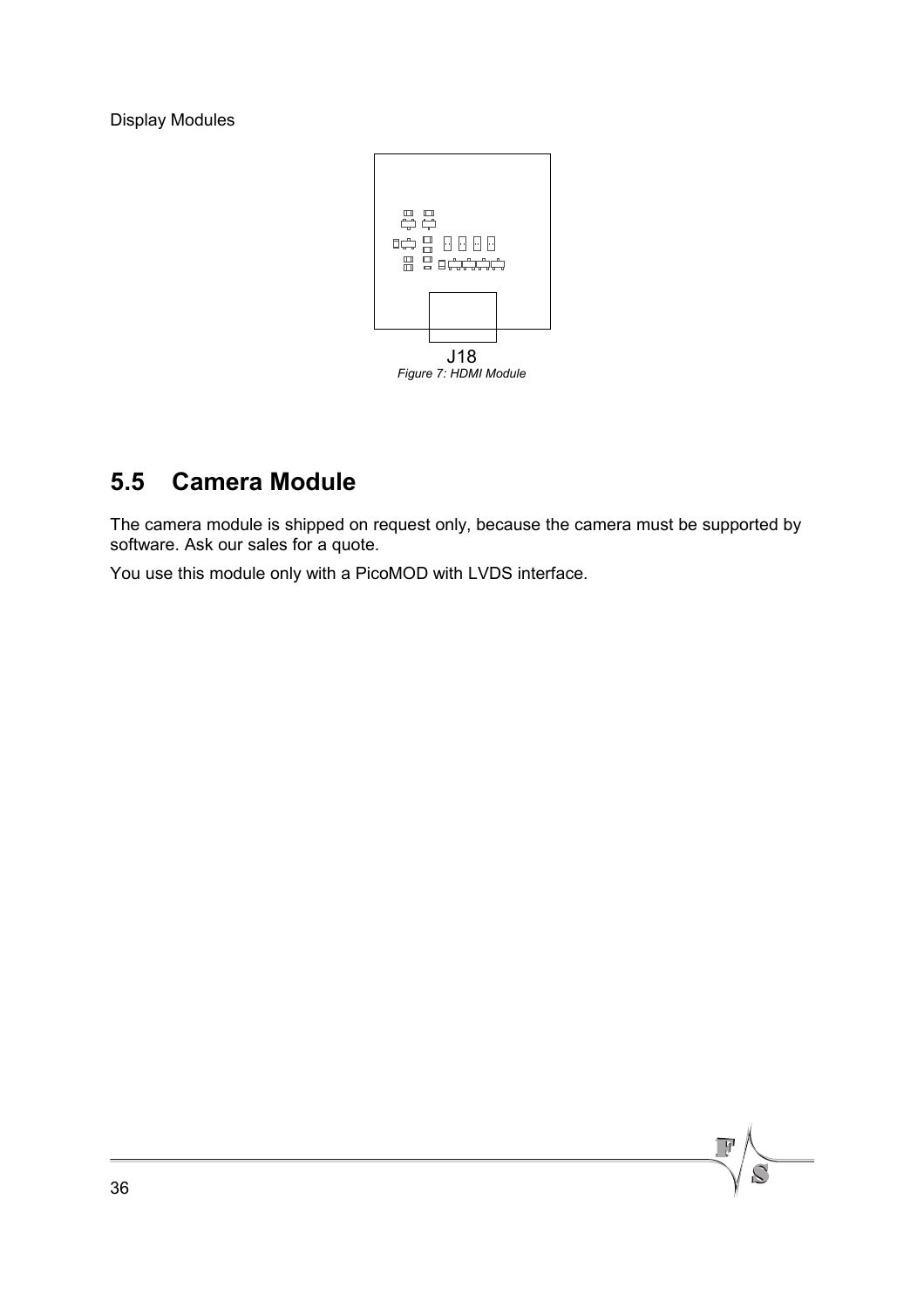## <span id="page-36-0"></span>**6 Electrical Data**

| Power supply +5V:  | $5V \pm 5\%$                                                                    |
|--------------------|---------------------------------------------------------------------------------|
| Power supply VBAT: | see PicoMOD manual                                                              |
| Power supply VCFL: | 5V-20V (VCFL circuit on base board/Legacy module/Hitachi<br>module with Si2307) |
|                    | 3V-8V (VCFL circuit on EDT module with Si2301)                                  |

The battery socket is for a CR2032 lithium coin cell.

Maximum and minimum voltage on VCFL depends on switching transistor used in VCFL circuit.

Maximum voltage must not exceed  $V_{GS}$  of transistor (Si2307: 20V, Si2301: 8V) See transistor data sheet for additional information.

Minimum voltage depends on  $R_{DS(0n)}$  an power dissipation at input voltage.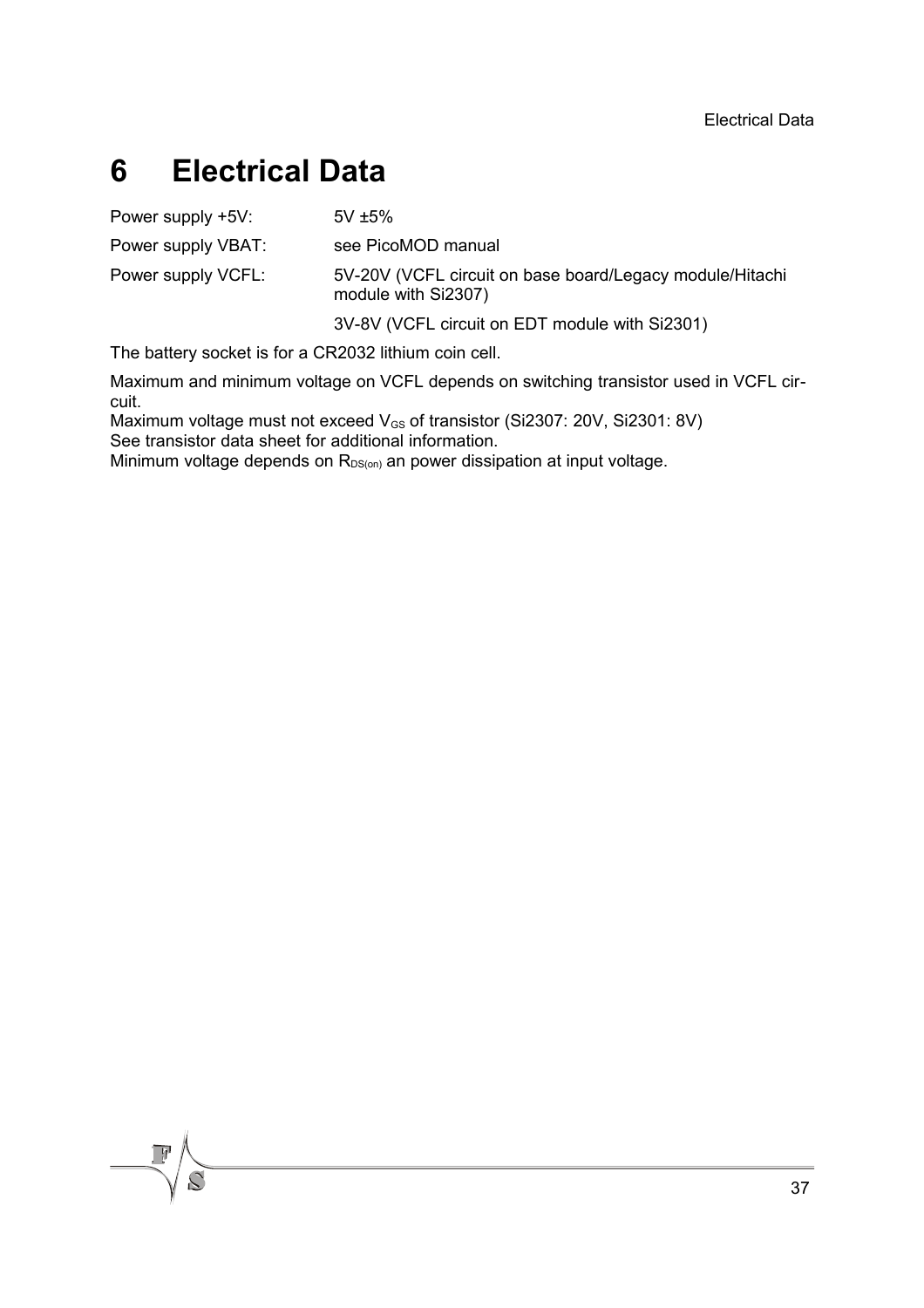Appendix

#### <span id="page-37-0"></span>Appendix  $\overline{7}$

## **List of figures**